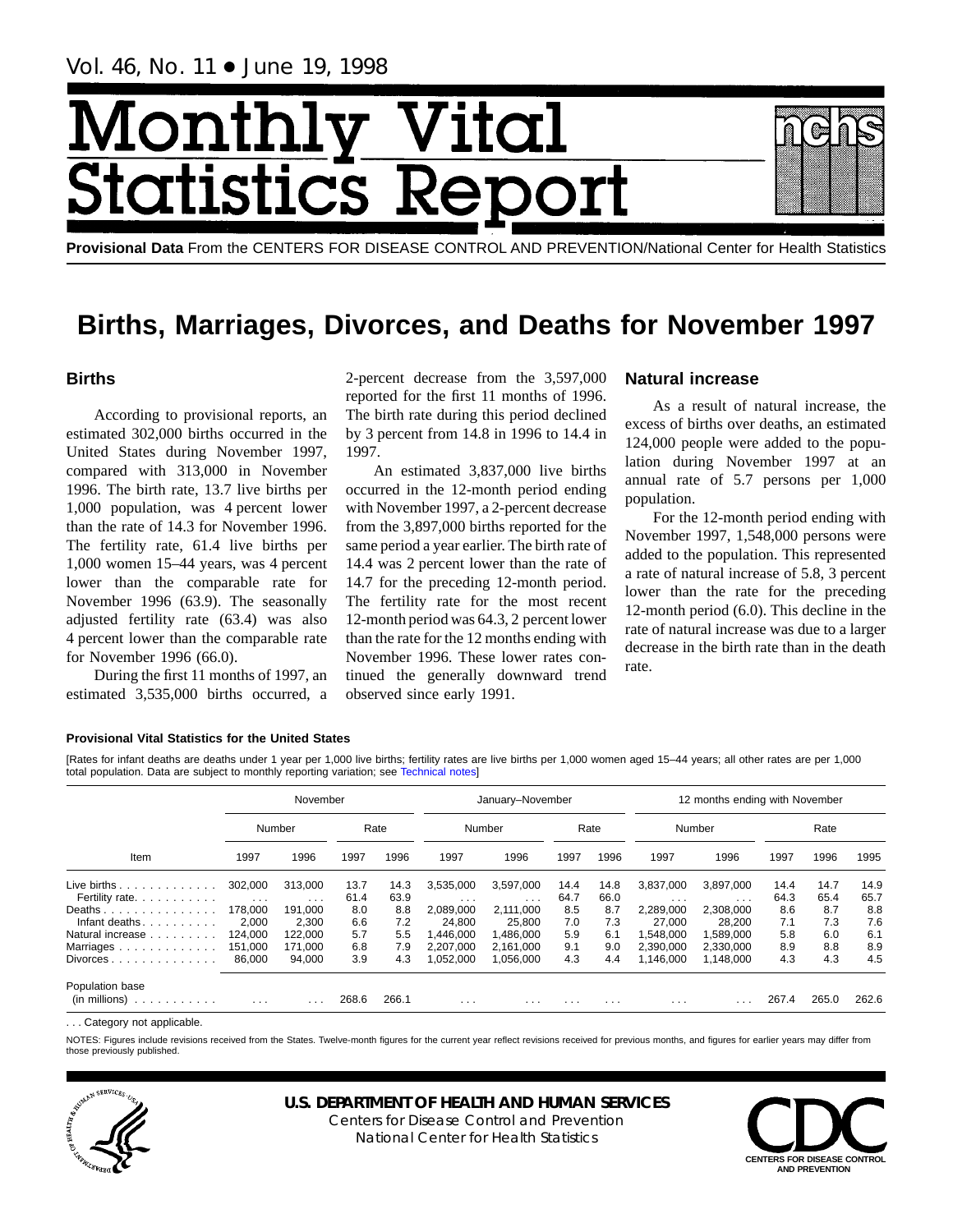## **Marriages**

An estimated 151,000 marriages were reported in November 1997, yielding a current monthly marriage rate of 6.8 marriages per 1,000 U.S. population.

The number of couples who married in the first 11 months of 1997 (2,207,000) was 2 percent higher than the number who married in the January–November period in 1996 (2,161,000). The marriage rate for the 11-month period in 1997 (9.1) was 1 percent higher than the rate for the same period in 1996 (9.0).

Marriages occurring during the 12-month period ending with November 1997 numbered 2,390,000, 3 percent more than for the comparable period a year earlier (2,330,000). The marriage rate for the current 12-month period (8.9) was 1 percent higher than the rate for the period ending with November 1996 (8.8).

## **Divorces**

An estimated 86,000 divorces were granted in November 1997, yielding a current monthly divorce rate of 3.9 divorces per 1,000 U.S. population.

Approximately 1,052,000 divorces were granted during January–November 1997, a slight decrease from the number granted for the same period in 1996 (1,056,000). The divorce rate for the 11-month period was 4.3 in 1997, 2 percent lower than in 1996 (4.4).

An estimated 1,146,000 couples divorced during the 12-month period ending with November 1997, a decline of less than 1 percent from the number of couples that divorced during the same period a year earlier (1,148,000). The divorce rate per 1,000 population for the current 12-month period was the same as the rate for the comparable period a year earlier (4.3).

## **Deaths**

For November 1997 there were an estimated 178,000 deaths in the United States, yielding a monthly death rate of 8.0 deaths per 1,000 population. Among the 178,000 deaths for November 1997 were 2,000 deaths at ages under 1 year.

According to provisional statistics, there were 2,089,000 deaths during the first 11 months of 1997, 1 percent fewer







**Provisional seasonally adjusted fertility rates per 1,000 women aged 15–44 years: United States, 1993–97**

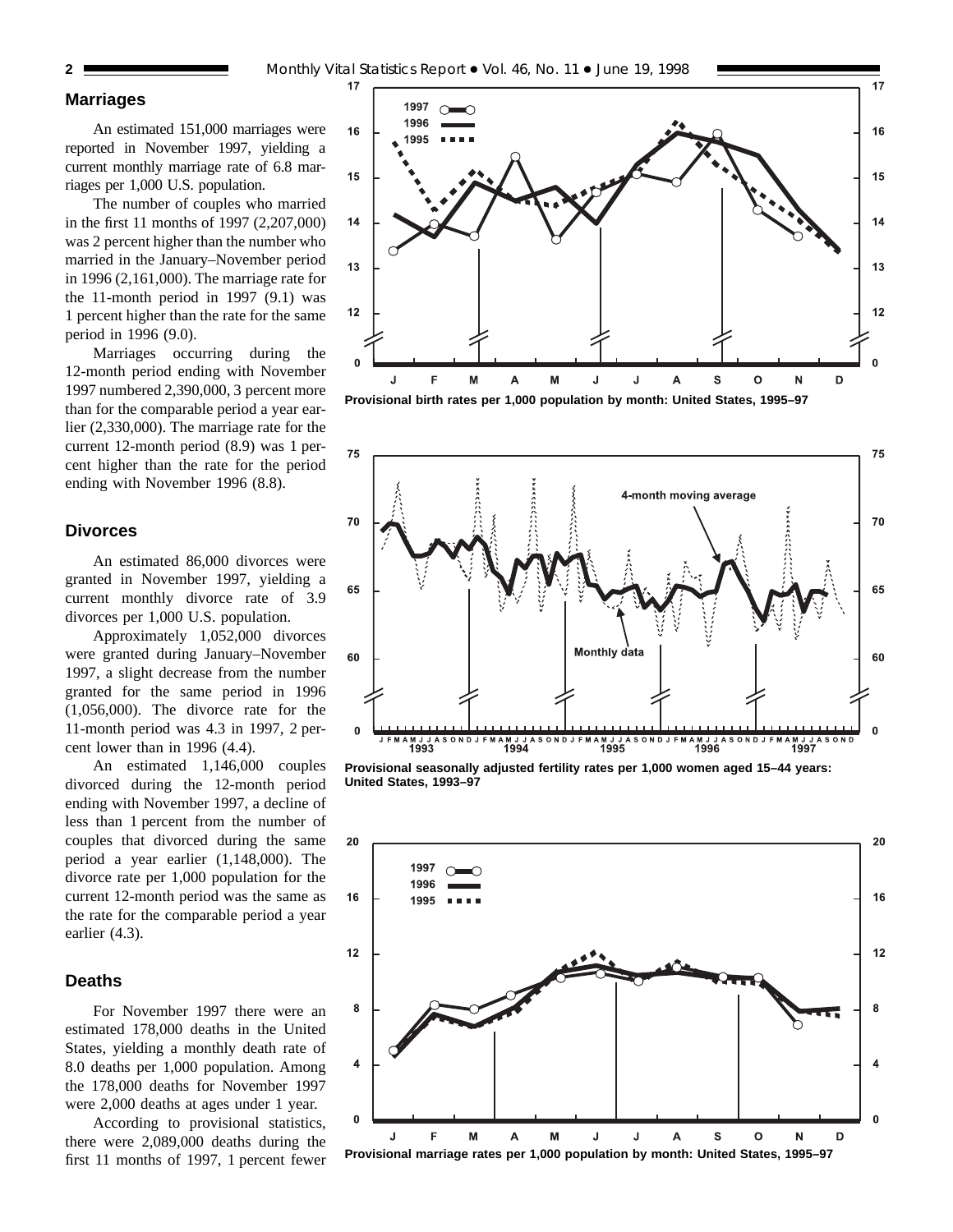than the number estimated for January–November 1996 (2,111,000). The death rate, 8.5 per 1,000 population, was 2 percent lower than the rate for January–November 1996 (8.7). Among the 2,089,000 deaths for January–November 1997 were 24,800 deaths at ages under 1 year, yielding an infant mortality rate of 7.0 per 1,000 live births. This rate was 4 percent lower than the rate of 7.3 for the first 11 months of 1996.

The death rate for the 12 months ending with November 1997 was 8.6 deaths per 1,000 population, 1 percent lower than the rate for the comparable 12-month period a year earlier (8.7). The infant mortality rate for this 12-month period was 7.1 per 1,000 live births, 3 percent lower than the rate of 7.3 for the 12 months ending with November 1996.

*Current Mortality Sample, 12 months ending with October 1997*—The provisional death rate for the 12 months ending with October 1997 was 861.9 per 100,000 population, 1 percent lower than the rate of 870.3 for the 12-month period ending October 1996. The provisional ageadjusted death rate for the 12-month period ending with October 1997 was 479.3 per 100,000 U.S. standard population, 3 percent lower than the rate of 493.0 for the 12-month period ending with October 1996. The age-adjusted death rates control for changes and variations in the age composition of the population; therefore, they are better indicators than crude rates for showing changes in mortality risk over time and for showing differences between race-sex groups within the population. Among the race-sex groups, the estimated age-adjusted death rates decreased for white males, black males, and white females. By age the death rate for the total population decreased for the age groups 1–4 years and 15–24 years through 75–84 years.

Among the major causes of death, the estimated death rate decreased between the two successive 12-month periods for Diseases of heart, Human immunodeficiency virus infection, and Homicide and legal intervention. The decrease for Homicide and legal intervention was largely due to the decline in the rate for homicide by firearms. The death rate increased between the two successive 12-month periods for Pneumonia and influenza.







**Provisional birth rates per 1,000 population for successive 12-month periods ending with month indicated: United States, 1993–97**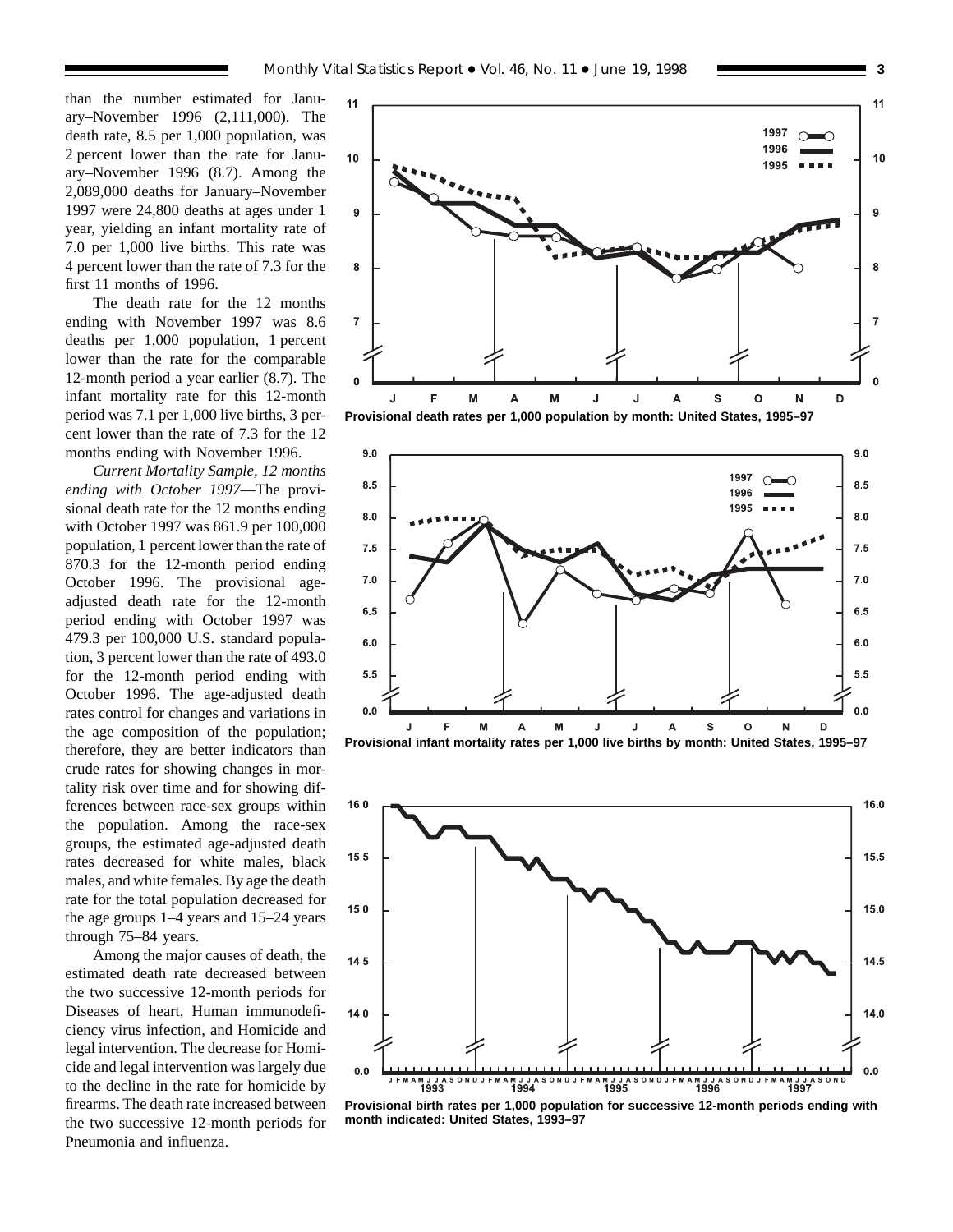The death rate for injury by firearms for the 12 months ending with October 1997 was 12.0 per 100,000 population, 9 percent lower than the rate of 13.2 for the comparable 12-month period a year earlier.

The infant mortality rate for the 12 months ending with October 1997 was 710.6 per 100,000 live births, 3 percent lower than the rate of 730.7 for the same 12-month period a year earlier. For infants under 28 days of age, the 12-month rate ending October 1997 was 459.0 compared with a rate of 480.4 for the 12-month period a year earlier. The infant mortality rate for infants aged 28 days–11 months was 251.5 compared with a rate of 250.4 for the 12-month period ending October 1996. The changes in the mortality rates for infants under 28 days of age and for infants aged 28 days–11 months were not statistically significant. Among causes of infant death, the infant mortality rate for Sudden infant death syndrome decreased between the two successive 12-month periods.



**Provisional marriage rates per 1,000 population for successive 12-month periods ending with month indicated: United States, 1993–97**



**Provisional divorce rates per 1,000 population for successive 12-month periods ending with month indicated: United States, 1993–97**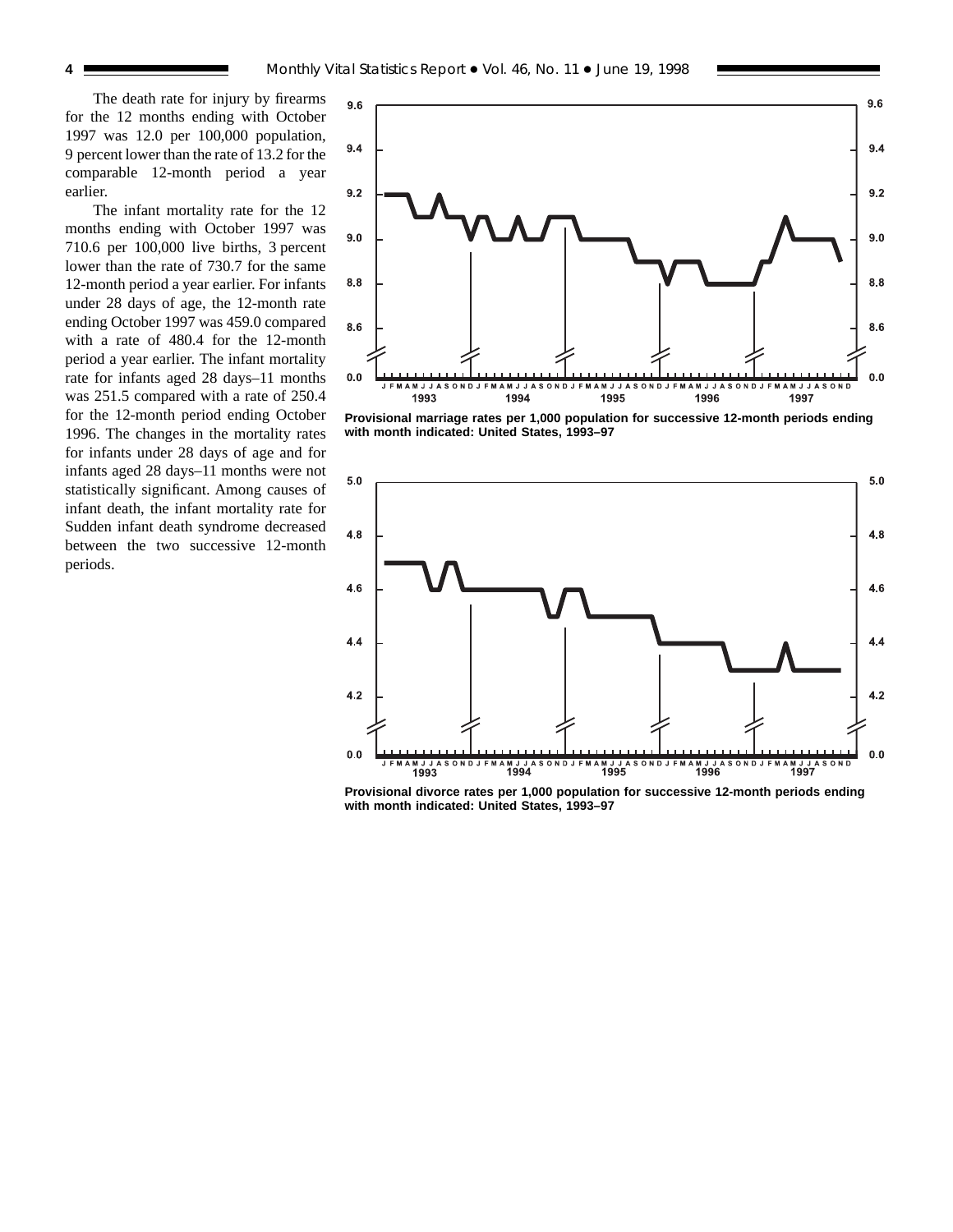



**Provisional death rates per 1,000 population for successive 12-month periods ending with month indicated: United States, 1993–97**



**Provisional infant mortality rates per 1,000 live births for successive 12-month periods ending with month indicated: United States, 1993–97**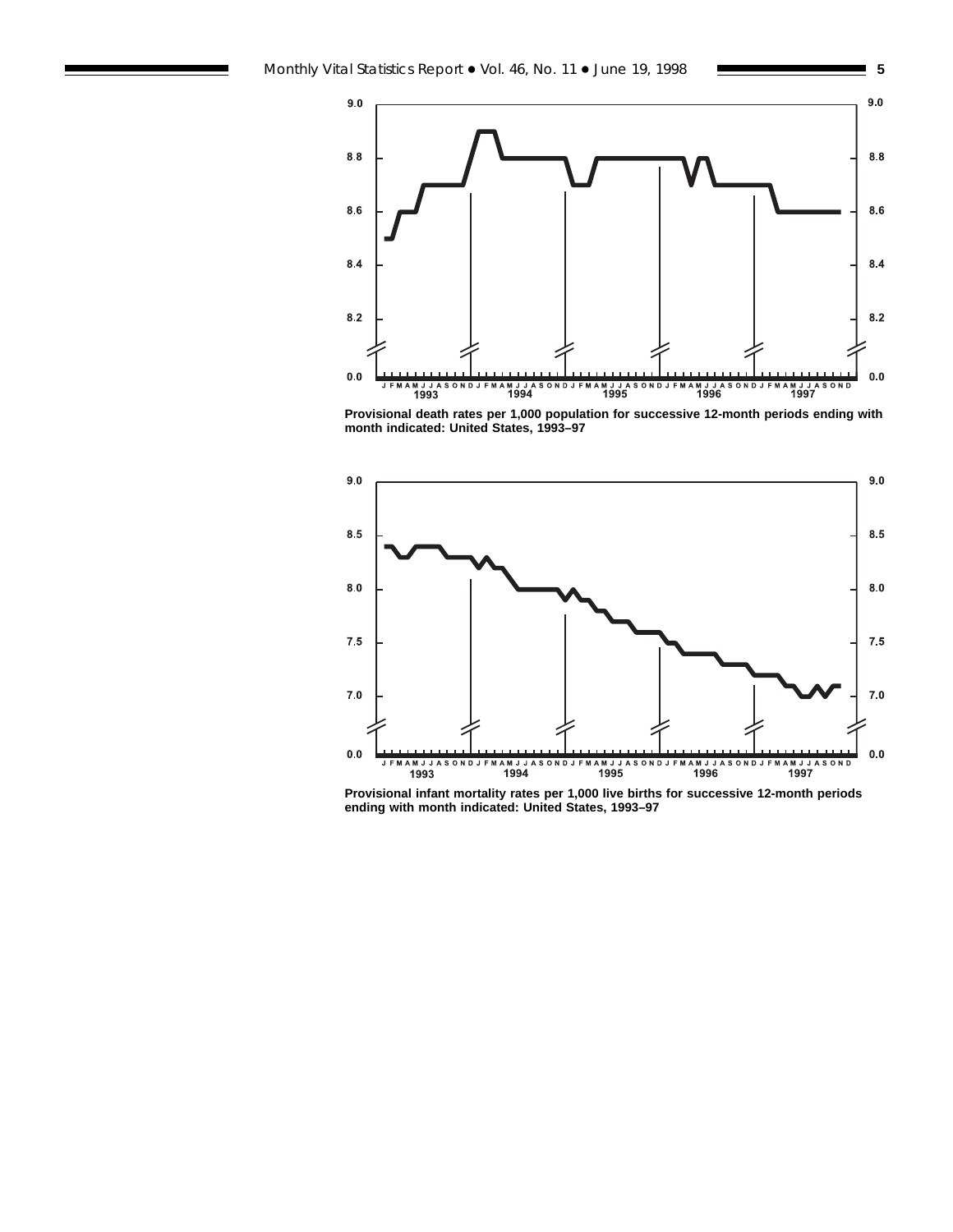#### **Table 1. Provisional number of live births, marriages, divorces, deaths, and infant deaths and rates, by month: United States, January 1996–November 1997**

[Data are provisional and are subject to monthly reporting variation; see [Technical notes\]](#page-16-0)

|                                                                                                                                                                                                                                            |                                                                                                | Live births |                                          |                                 |         | Marriages                       |         | <b>Divorces</b>                 |         | Deaths                           |       | Infant deaths |
|--------------------------------------------------------------------------------------------------------------------------------------------------------------------------------------------------------------------------------------------|------------------------------------------------------------------------------------------------|-------------|------------------------------------------|---------------------------------|---------|---------------------------------|---------|---------------------------------|---------|----------------------------------|-------|---------------|
|                                                                                                                                                                                                                                            |                                                                                                |             | Rate per 1,000 women<br>aged 15-44 years |                                 |         |                                 |         |                                 |         |                                  |       |               |
| Period                                                                                                                                                                                                                                     | Rate per<br>1,000<br>Seasonally<br>adjusted <sup>1</sup><br>population<br>Unadjusted<br>Number |             | Number                                   | Rate per<br>1,000<br>population | Number  | Rate per<br>1,000<br>population | Number  | Rate per<br>1,000<br>population | Number  | Rate per<br>1,000<br>live births |       |               |
| 1996:                                                                                                                                                                                                                                      |                                                                                                |             |                                          |                                 |         |                                 |         |                                 |         |                                  |       |               |
| January $\ldots$ , $\ldots$                                                                                                                                                                                                                | 318,000                                                                                        | 14.2        | 63.2                                     | 66.3                            | 100,000 | 4.6                             | 94,000  | 4.2                             | 220,000 | 9.8                              | 2,400 | 7.4           |
| February                                                                                                                                                                                                                                   | 286,000                                                                                        | 13.7        | 60.7                                     | 62.0                            | 155,000 | 7.7                             | 85,000  | 4.1                             | 193,000 | 9.2                              | 2,200 | 7.3           |
| March                                                                                                                                                                                                                                      | 334.000                                                                                        | 14.9        | 66.3                                     | 67.3                            | 147,000 | 6.8                             | 93,000  | 4.2                             | 206,000 | 9.2                              | 2,600 | 7.9           |
| April<br>.                                                                                                                                                                                                                                 | 314,000                                                                                        | 14.5        | 64.3                                     | 65.9                            | 172,000 | 8.2                             | 95,000  | 4.4                             | 192,000 | 8.8                              | 2,300 | 7.5           |
| May<br>.                                                                                                                                                                                                                                   | 332.000                                                                                        | 14.8        | 65.7                                     | 66.2                            | 241,000 | 10.7                            | 103,000 | 4.6                             | 198,000 | 8.8                              | 2,400 | 7.3           |
| June<br>.                                                                                                                                                                                                                                  | 304.000                                                                                        | 14.0        | 62.2                                     | 61.0                            | 242,000 | 11.2                            | 103,000 | 4.8                             | 179,000 | 8.2                              | 2,300 | 7.6           |
| July<br>$\mathcal{A}$ . The set of the set of the set of the set of the set of the set of the set of the set of the set of the set of the set of the set of the set of the set of the set of the set of the set of the set of the set of t | 343.000                                                                                        | 15.3        | 67.9                                     | 65.2                            | 235,000 | 10.5                            | 96.000  | 4.3                             | 187.000 | 8.3                              | 2,300 | 6.8           |
| August                                                                                                                                                                                                                                     | 360.000                                                                                        | 16.0        | 71.3                                     | 67.3                            | 239,000 | 10.7                            | 101.000 | 4.5                             | 176.000 | 7.8                              | 2,200 | 6.7           |
| September                                                                                                                                                                                                                                  | 345.000                                                                                        | 15.8        | 70.6                                     | 66.5                            | 225,000 | 10.3                            | 92,000  | 4.2                             | 182,000 | 8.3                              | 2,400 | 7.1           |
| October $\ldots$ , $\ldots$                                                                                                                                                                                                                | 348.000                                                                                        | 15.5        | 68.9                                     | 69.2                            | 231.000 | 10.3                            | 99.000  | 4.4                             | 188.000 | 8.3                              | 2,500 | 7.2           |
| November<br>1.1.1.1.1.1                                                                                                                                                                                                                    | 313.000                                                                                        | 14.3        | 63.9                                     | 66.0                            | 171.000 | 7.9                             | 94,000  | 4.3                             | 191.000 | 8.8                              | 2,300 | 7.2           |
| December<br>and a state of                                                                                                                                                                                                                 | 302.000                                                                                        | 13.4        | 59.8                                     | 62.1                            | 184,000 | 8.1                             | 94,000  | 4.2                             | 200,000 | 8.9                              | 2,300 | 7.2           |
| 1997:                                                                                                                                                                                                                                      |                                                                                                |             |                                          |                                 |         |                                 |         |                                 |         |                                  |       |               |
| January $\ldots \ldots \ldots$                                                                                                                                                                                                             | 303,000                                                                                        | 13.4        | 59.8                                     | 62.7                            | 108,000 | 5.0                             | 93,000  | 4.1                             | 218,000 | 9.6                              | 2,100 | 6.7           |
| February                                                                                                                                                                                                                                   | 287.000                                                                                        | 14.0        | 62.7                                     | 63.9                            | 165,000 | 8.4                             | 86,000  | 4.2                             | 191.000 | 9.3                              | 2,200 | 7.6           |
| March                                                                                                                                                                                                                                      | 311.000                                                                                        | 13.7        | 61.4                                     | 62.2                            | 174,000 | 8.0                             | 94,000  | 4.2                             | 197,000 | 8.7                              | 2,500 | 8.0           |
| April<br>.                                                                                                                                                                                                                                 | 340,000                                                                                        | 15.5        | 69.4                                     | 71.2                            | 193,000 | 9.2                             | 106,000 | 4.8                             | 189,000 | 8.6                              | 2,100 | 6.3           |
| May<br>.                                                                                                                                                                                                                                   | 309,000                                                                                        | 13.6        | 61.0                                     | 61.4                            | 234,000 | 10.3                            | 98,000  | 4.3                             | 195,000 | 8.6                              | 2,300 | 7.2           |
| June<br>.                                                                                                                                                                                                                                  | 323,000                                                                                        | 14.7        | 65.7                                     | 64.4                            | 235,000 | 10.7                            | 99,000  | 4.5                             | 182,000 | 8.3                              | 2,200 | 6.8           |
| July<br>.                                                                                                                                                                                                                                  | 343,000                                                                                        | 15.1        | 67.6                                     | 64.9                            | 228,000 | 10.1                            | 99,000  | 4.3                             | 192,000 | 8.4                              | 2,300 | 6.7           |
| August $\ldots$ ,                                                                                                                                                                                                                          | 339,000                                                                                        | 14.9        | 66.9                                     | 63.1                            | 252,000 | 11.1                            | 93,000  | 4.1                             | 178,000 | 7.8                              | 2,200 | 6.9           |
| September                                                                                                                                                                                                                                  | 351.000                                                                                        | 16.0        | 71.6                                     | 67.4                            | 231,000 | 10.5                            | 96,000  | 4.4                             | 176,000 | 8.0                              | 2,300 | 6.8           |
| October                                                                                                                                                                                                                                    | 327,000                                                                                        | 14.3        | 64.5                                     | 64.7                            | 235,000 | 10.3                            | 101,000 | 4.4                             | 193,000 | 8.5                              | 2,600 | 7.8           |
| November                                                                                                                                                                                                                                   | 302.000                                                                                        | 13.7        | 61.4                                     | 63.4                            | 151,000 | 6.8                             | 86,000  | 3.9                             | 178,000 | 8.0                              | 2,000 | 6.6           |

<sup>1</sup>The method of seasonal adjustment, developed by the U.S. Bureau of the Census, is described in The X-11 Variant of the Census Method II Seasonal Adjustment Program, Technical Paper No. 15 (1967 revision).

NOTE: Figures include all revisions received from the States and, therefore, may differ from those previously published.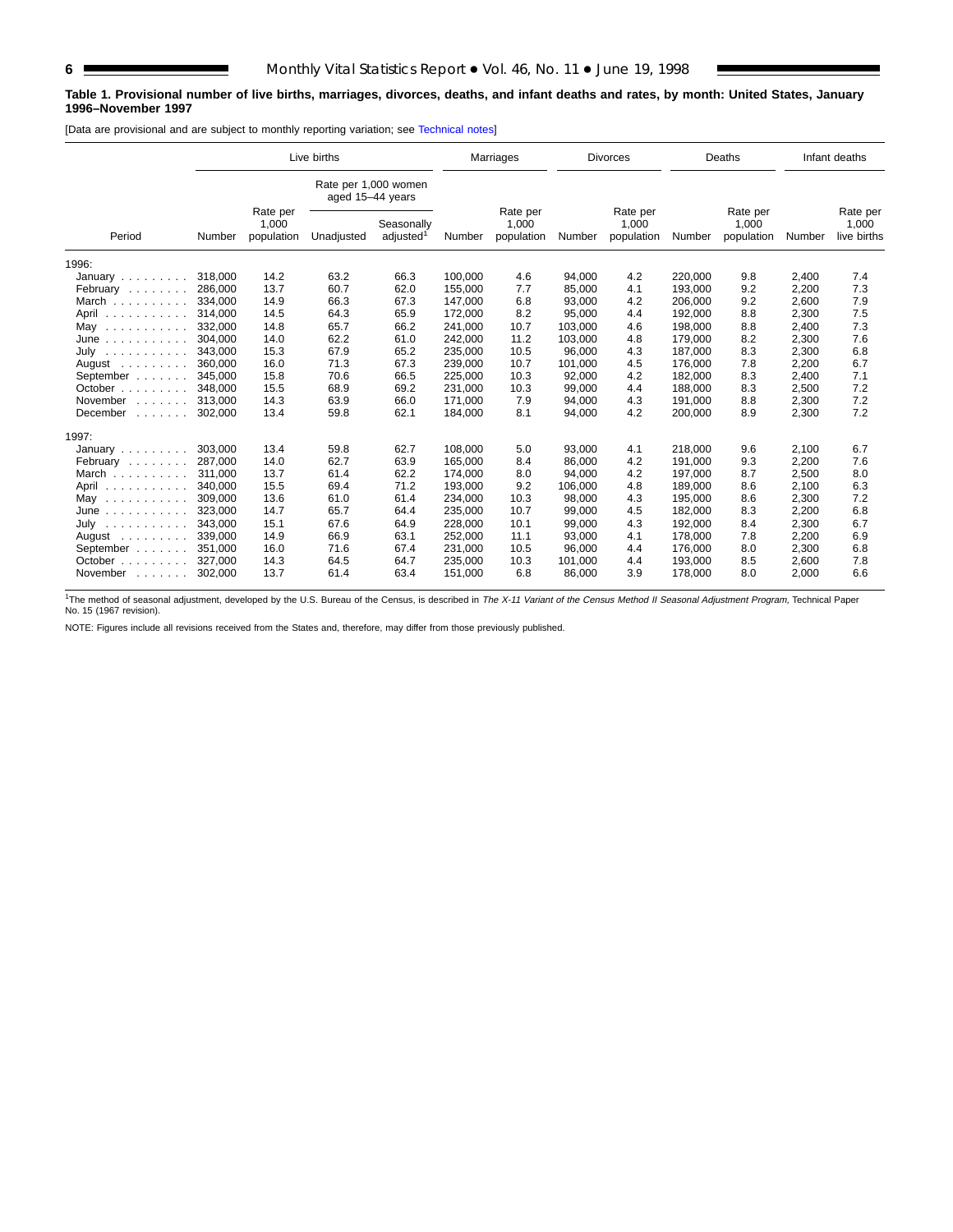#### <span id="page-6-0"></span>**Table 2. Provisional number of live births and deaths: Each division and State, November 1996 and 1997, and cumulative figures, 1995–97**

[Data are estimates by State of residence; see [Technical notes\]](#page-16-0)

|                                          | Live births |          |         |                  |         |          | Deaths |         |                  |         |  |  |  |  |
|------------------------------------------|-------------|----------|---------|------------------|---------|----------|--------|---------|------------------|---------|--|--|--|--|
|                                          |             | November |         | January-November |         | November |        |         | January-November |         |  |  |  |  |
| Area                                     | 1997        | 1996     | 1997    | 1996             | 1995    | 1997     | 1996   | 1997    | 1996             | 1995    |  |  |  |  |
| New England                              | 12,504      | 10,442   | 162.149 | 160,435          | 167,980 | 9,085    | 9,760  | 107,471 | 106,900          | 109.642 |  |  |  |  |
| Maine.                                   | 946         | 943      | 12,449  | 12,551           | 13,053  | 840      | 930    | 10,204  | 10,024           | 10,944  |  |  |  |  |
| New Hampshire                            | 895         | 1,115    | 12,982  | 13,041           | 13,739  | 639      | 752    | 8,621   | 8,313            | 8,269   |  |  |  |  |
| Vermont $\dots\dots\dots\dots\dots\dots$ | 485         | 505      | 6,135   | 6,256            | 6,295   | 451      | 338    | 4,800   | 4,518            | 4,618   |  |  |  |  |
| Massachusetts                            | 6,016       | 3,311    | 80,126  | 76,500           | 80,558  | 4,156    | 4,456  | 48,685  | 49,457           | 51,251  |  |  |  |  |
| Rhode Island                             | 953         | 923      | 11,264  | 11,459           | 11,659  | 874      | 850    | 8,888   | 8,545            | 8,697   |  |  |  |  |
| Connecticut                              | 3,209       | 3,645    | 39,193  | 40,628           | 42,676  | 2,125    | 2,434  | 26,273  | 26,043           | 25,863  |  |  |  |  |
| Middle Atlantic                          | 42,562      | 38,958   | 487.443 | 483,565          | 493,045 | 28,021   | 29,049 | 329,497 | 332,505          | 339,814 |  |  |  |  |
| New York                                 | 24,738      | 22,274   | 263,418 | 248,965          | 244,089 | 11,748   | 11,961 | 148,141 | 149,223          | 154,687 |  |  |  |  |
| New Jersey                               | 6,343       | 8,276    | 92,565  | 97,224           | 107.685 | 5,911    | 6,227  | 64,198  | 66,008           | 68,357  |  |  |  |  |
| Pennsylvania                             | 11,481      | 8,408    | 131,460 | 137,376          | 141,271 | 10,362   | 10,861 | 117,158 | 117,274          | 116,770 |  |  |  |  |
| East North Central                       | 45,033      | 49,921   | 550,888 | 575,694          | 574,453 | 30,346   | 33,148 | 349,933 | 357,284          | 360,359 |  |  |  |  |
| Ohio                                     | 12,018      | 12,650   | 138,776 | 141,434          | 143,004 | 8,477    | 9,721  | 96,005  | 95,363           | 96,425  |  |  |  |  |
| Indiana                                  | 4,490       | 7,194    | 63,156  | 75,813           | 75,534  | 3,645    | 4,244  | 43,741  | 49,708           | 47,742  |  |  |  |  |
| Illinois                                 | 14,624      | 15,105   | 165,062 | 169,525          | 170,609 | 8,611    | 8,836  | 93,234  | 95,457           | 98,837  |  |  |  |  |
| Michigan                                 | 9,239       | 9,987    | 123,057 | 127,301          | 123,216 | 6,223    | 7,020  | 75,738  | 75,929           | 76,546  |  |  |  |  |
| Wisconsin $\ldots$                       | 4,662       | 4,985    | 60,837  | 61,621           | 62,090  | 3,390    | 3,327  | 41,215  | 40,827           | 40,809  |  |  |  |  |
| West North Central.                      | 21,458      | 17,755   | 235,656 | 231,932          | 234,340 | 14,544   | 12,816 | 157,389 | 152,515          | 154,150 |  |  |  |  |
| Minnesota                                | 4,989       | 4,788    | 59,694  | 58,688           | 58,053  | 3,232    | 2,969  | 34,096  | 33,433           | 33,831  |  |  |  |  |
| $lowa$                                   | 3,285       | 2,546    | 33,778  | 31,547           | 31,604  | 2,356    | 1,840  | 25,457  | 23.662           | 22,901  |  |  |  |  |
| Missouri                                 | 7,410       | 4,923    | 69,140  | 67,890           | 69,459  | 4,998    | 4,031  | 50,383  | 48,709           | 50,230  |  |  |  |  |
| North Dakota                             | 633         | 619      | 7,689   | 7,723            | 7,937   | 430      | 479    | 5,520   | 5,313            | 5,499   |  |  |  |  |
| South Dakota                             | 673         | 712      | 9,238   | 9,149            | 9,918   | 474      | 504    | 6,375   | 5,804            | 6,367   |  |  |  |  |
| Nebraska                                 | 1,957       | 1,616    | 21,401  | 21,315           | 21,254  | 1,351    | 1,208  | 13,803  | 13,809           | 13,831  |  |  |  |  |
| Kansas.                                  | 2,511       | 2,551    | 34,716  | 35,620           | 36,115  | 1,703    | 1,785  | 21,755  | 21,785           | 21,491  |  |  |  |  |
| South Atlantic                           | 52,388      | 54,494   | 607,313 | 607,419          | 601,585 | 34,055   | 34,527 | 401,320 | 402,070          | 400,057 |  |  |  |  |
| Delaware                                 | 884         | 653      | 9,288   | 9,245            | 9,276   | 457      | 513    | 5,845   | 5,823            | 5,600   |  |  |  |  |
| Maryland                                 | 4,518       | 5,416    | 60,843  | 67,014           | 66,072  | 2,872    | 3,229  | 36,409  | 38,165           | 37,541  |  |  |  |  |
| District of Columbia                     | 655         | 673      | 7,623   | 7,571            | 8,256   | 486      | 509    | 5,476   | 5,719            | 6,059   |  |  |  |  |
| Virginia                                 | 8,064       | 7,560    | 81,709  | 81,848           | 85,188  | 4,468    | 4,323  | 48,579  | 47,752           | 48,345  |  |  |  |  |
| West Virginia                            | 1,381       | 1,674    | 19,232  | 18,584           | 19,416  | 1,460    | 1,399  | 19,147  | 17,356           | 18,202  |  |  |  |  |
| North Carolina                           | 8,155       | 10,352   | 97,272  | 99,072           | 94,033  | 5,322    | 5,154  | 60,360  | 60,283           | 59,459  |  |  |  |  |
| South Carolina                           | 4,012       | 4,015    | 47,097  | 47,082           | 46,515  | 3,147    | 3,071  | 29,746  | 31,214           | 30,136  |  |  |  |  |
| Georgia                                  | 9,246       | 7,682    | 108,342 | 104,107          | 105,012 | 3,919    | 4,411  | 54,363  | 54,031           | 53,234  |  |  |  |  |
| Florida                                  | 15,473      | 16,469   | 175,907 | 172,896          | 167,817 | 11,924   | 11,918 | 141,395 | 141,727          | 141,481 |  |  |  |  |
| East South Central.                      | 17,594      | 20,146   | 208,612 | 209,770          | 207,567 | 12,256   | 13,214 | 147,129 | 143,828          | 145,673 |  |  |  |  |
| Kentucky.                                | 3,854       | 4,881    | 48,577  | 48,850           | 47,514  | 2,745    | 2,849  | 34,981  | 34,339           | 35,461  |  |  |  |  |
| Tennessee                                | 5,183       | 6,277    | 66,969  | 66,813           | 69,255  | 3,849    | 4,829  | 48,124  | 45,948           | 46,843  |  |  |  |  |
| Alabama                                  | 4,839       | 5,166    | 56,099  | 56,595           | 56,527  | 3,425    | 3,377  | 39,278  | 39,125           | 38,605  |  |  |  |  |
| Mississippi                              | 3,718       | 3,822    | 36,967  | 37,512           | 34,271  | 2,237    | 2,159  | 24,746  | 24,416           | 24,764  |  |  |  |  |
| West South Central                       | 40,202      | 35,702   | 425,317 | 424,579          | 437,355 | 19,418   | 16,834 | 210,748 | 215,305          | 216,288 |  |  |  |  |
| Arkansas                                 | 3,225       | 2,644    | 33,886  | 32,821           | 31,535  | 2,703    | 1,958  | 23,239  | 23,388           | 23,671  |  |  |  |  |
| Louisiana $\ldots \ldots \ldots \ldots$  | 5,669       | 5,183    | 59,214  | 61,132           | 61,870  | 2,670    | 2,552  | 34,474  | 36,810           | 36,109  |  |  |  |  |
| Oklahoma                                 | 3,957       | 3,602    | 43,425  | 41,826           | 42.820  | 2,677    | 2,697  | 30,719  | 30,354           | 30,016  |  |  |  |  |
| $Texas1$                                 | 27,351      | 24,273   | 288,792 | 288,800          | 301,130 | 11,368   | 9,627  | 122,316 | 124,753          | 126,492 |  |  |  |  |
| Mountain                                 | 19,434      | 18,877   | 247,551 | 235,231          | 224,595 | 9,029    | 9,124  | 110,081 | 111,497          | 105,192 |  |  |  |  |
| Montana                                  | 773         | 801      | 9,601   | 9,973            | 10,291  | 618      | 611    | 7,070   | 7,045            | 6,971   |  |  |  |  |
| Idaho                                    | 1,375       | 1,326    | 16,211  | 17,300           | 16,269  | 675      | 703    | 8,208   | 7,911            | 7,754   |  |  |  |  |
| Wyoming $\ldots \ldots \ldots \ldots$    | 397         | 461      | 5,851   | 5,686            | 5,839   | 275      | 296    | 3,393   | 3,263            | 3,400   |  |  |  |  |
| Colorado                                 | 1,911       | 3,417    | 47,088  | 43,863           | 46,340  | 2,057    | 1,928  | 23,337  | 23,301           | 23,067  |  |  |  |  |
| New Mexico                               | 2,704       | 2,316    | 24,064  | 25,092           | 24,996  | 1,051    | 1,005  | 11,833  | 11,483           | 11,565  |  |  |  |  |
| Arizona                                  | 7,104       | 5,141    | 80,335  | 73,002           | 65,657  | 2,378    | 2,526  | 33,987  | 36,374           | 31,616  |  |  |  |  |
| Utah                                     | 3,161       | 3,000    | 40,039  | 38,020           | 35,632  | 920      | 1,016  | 10,556  | 10,207           | 9,787   |  |  |  |  |
| Nevada                                   | 2,009       | 2,415    | 24,362  | 22,295           | 19,571  | 1,055    | 1,039  | 11,697  | 11,913           | 11,032  |  |  |  |  |
| Pacific.                                 | 49,965      | 65,900   | 594,943 | 650,696          | 655,865 | 20,820   | 33,014 | 275,299 | 288,862          | 278,075 |  |  |  |  |
| Washington                               | 5,705       | 5,649    | 72,798  | 73,879           | 72,329  | 2,771    | 2,010  | 38,627  | 36,528           | 36,668  |  |  |  |  |
| $O$ regon. $\ldots$ .                    | 3,520       | 3,430    | 40,915  | 40,984           | 40,391  | 2,488    | 2,230  | 26,643  | 25,568           | 25,781  |  |  |  |  |
| California <sup>1</sup> .                | 38,674      | 54,326   | 456,579 | 509,642          | 516,859 | 14,724   | 27,909 | 200,681 | 217,313          | 206,480 |  |  |  |  |
| Alaska                                   | 710         | 896      | 8,923   | 9,270            | 9,436   | 214      | 258    | 2,256   | 2,230            | 2,249   |  |  |  |  |
| Hawaii                                   | 1,356       | 1,599    | 15,728  | 16,921           | 16,850  | 623      | 607    | 7,092   | 7,223            | 6,897   |  |  |  |  |
| Puerto Rico <sup>2</sup> .               | 4,132       | 5,382    | 58,764  | 55,465           | 55,545  | 1,482    | 2,071  | 23,617  | 24,716           | 27,007  |  |  |  |  |

<sup>1</sup>Figures include adjustments for varying lengths of reporting periods; see [Technical notes.](#page-16-0)

2Data for Puerto Rico are not included in U.S. total figures.

NOTES: Figures include all revisions received from the States. Cumulative figures for the current year reflect revisions received for previous months, and figures for earlier years may differ from those previously published.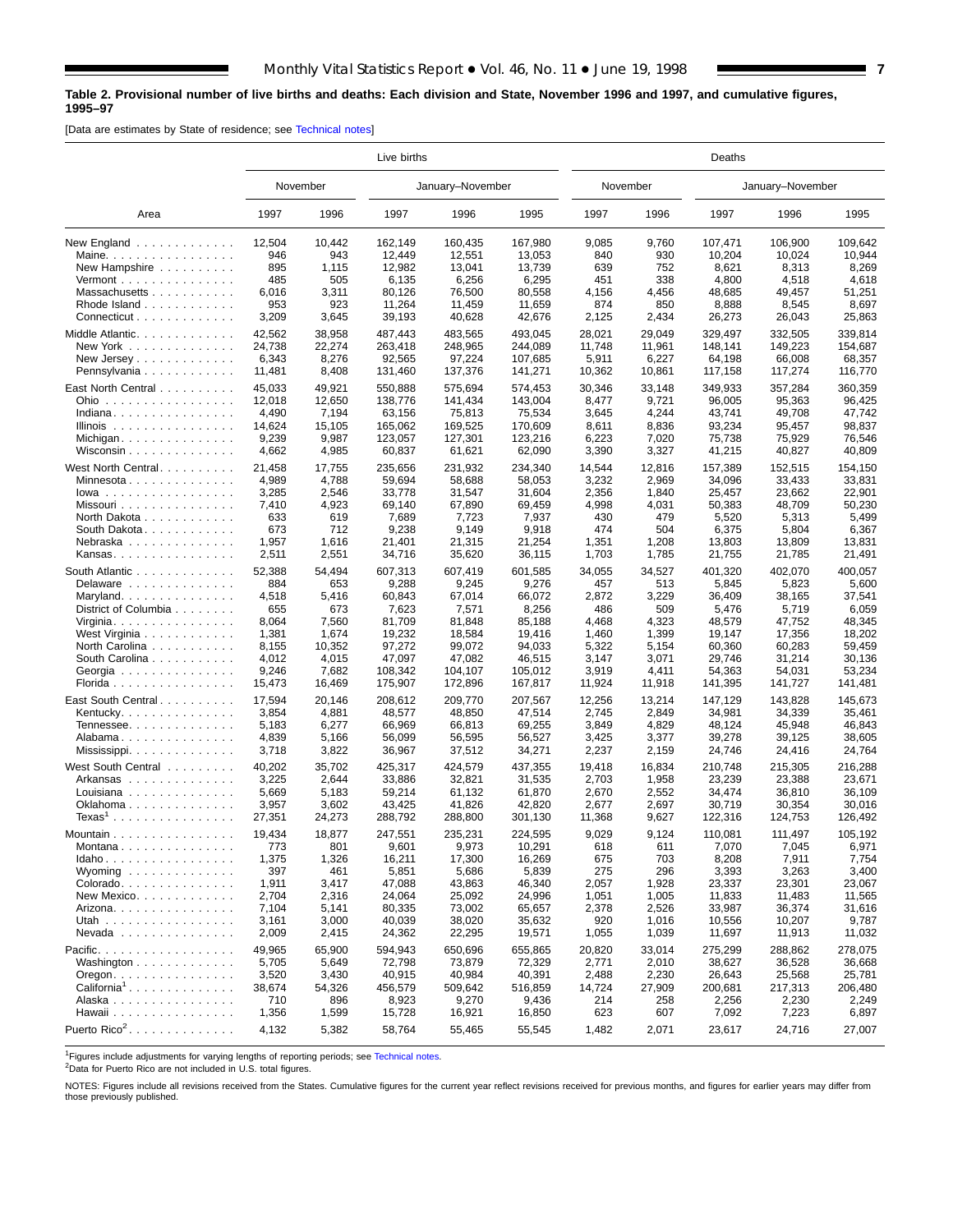#### **Table 3. Provisional number of marriages and divorces: Each division and State, November 1996 and 1997, and cumulative figures, 1995–97**

[By State of occurrence. Number of events reported; see [Technical notes. Di](#page-16-0)vorces include reported annulments]

|                                          | Marriages |          |         |                  |         | Divorces             |                      |                      |                      |                      |  |  |  |
|------------------------------------------|-----------|----------|---------|------------------|---------|----------------------|----------------------|----------------------|----------------------|----------------------|--|--|--|
|                                          |           | November |         | January-November |         | November             |                      |                      | January-November     |                      |  |  |  |
| Area                                     | 1997      | 1996     | 1997    | 1996             | 1995    | 1997                 | 1996                 | 1997                 | 1996                 | 1995                 |  |  |  |
| New England                              | 17,068    | 8,247    | 184,061 | 89,831           | 93,405  | 2,647                | 3,462                | 39,833               | 36,114               | 36,386               |  |  |  |
| Maine.                                   | $- - -$   | 532      | .       | 9,638            | 10,370  | 458                  | 325                  | 3,930                | 4,551                | 4,875                |  |  |  |
| New Hampshire                            | 851       | 1,104    | 9,334   | 9,232            | 8,966   | 372                  | 609                  | 5,201                | 4,513                | 4,582                |  |  |  |
| Vermont $\dots\dots\dots\dots\dots\dots$ | 631       | 582      | 5,790   | 5,646            | 5,760   | 150                  | 157                  | 2,517                | 2,388                | 2,566                |  |  |  |
| Massachusetts                            | 3,639     | 4,012    | 39,830  | 38,034           | 41,097  | 662                  | 1,299                | 14,799               | 12,126               | 12,046               |  |  |  |
| Rhode Island                             | 521       | 581      | 7,670   | 7,382            | 6,905   | 314                  | 229                  | 2,878                | 2,987                | 3,368                |  |  |  |
| Connecticut                              | 1,426     | 1,436    | 21,437  | 19,899           | 20,307  | 691                  | 843                  | 10,508               | 9,549                | 8,949                |  |  |  |
| Middle Atlantic.                         | 23,935    | 22,079   | 279,752 | 248,059          | 253,516 | 8,576                | 10,141               | 119,106              | 115,246              | 110,478              |  |  |  |
| New York <sup>2</sup><br>.               | 13,032    | 10,716   | 156,546 | 135,143          | 134,915 | 4,068                | 4,546                | 60,651               | 56,894               | 52,032               |  |  |  |
|                                          | 2,714     | 5,289    | 50,711  | 46,000           | 48,102  | 1,469                | 1,688                | 23,331               | 22,818               | 22,414               |  |  |  |
| Pennsylvania                             | 8,189     | 6,074    | 72,495  | 66,916           | 70,499  | 3,039                | 3,907                | 35,124               | 35,534               | 36,032               |  |  |  |
| East North Central                       | 19,355    | 23,430   | 292,485 | 304,240          | 310,253 | 110,372              | 110,907              | 1129,810             | <sup>1</sup> 127,692 | 132,678              |  |  |  |
| Ohio<br>.                                | 5,477     | 6,039    | 77,954  | 76,422           | 84,261  | 3,491                | 3,547                | 42,779               | 39,851               | 44,412               |  |  |  |
| Indiana                                  | 2,905     | 3,181    | 29,306  | 45,430           | 46,662  | $\sim$ $\sim$ $\sim$ | $\sim$ $\sim$ $\sim$ | $\sim$ $\sim$ $\sim$ | .                    | - - -                |  |  |  |
| Illinois                                 | 5,705     | 6,359    | 88,166  | 83,183           | 77,485  | 3,013                | 3,313                | 35,983               | 36,935               | 35,644               |  |  |  |
|                                          | 3,140     | 5,507    | 62,823  | 64,588           | 67,037  | 2,427                | 2,668                | 35,257               | 35,075               | 36,605               |  |  |  |
| Wisconsin                                | 2,128     | 2,344    | 34,236  | 34,617           | 34,808  | 1,441                | 1,379                | 15,791               | 15,831               | 16,017               |  |  |  |
|                                          |           |          |         |                  |         |                      |                      |                      |                      |                      |  |  |  |
| West North Central                       | 8,826     | 10,845   | 132,491 | 139,263          | 137,293 | 6,137                | 5,657                | 66,668               | 67,942               | 69,001               |  |  |  |
| Minnesota                                | 1,439     | 1,760    | 29.489  | 31.431           | 31,182  | 1,154                | 1,089                | 13,731               | 13,778               | 14,308               |  |  |  |
| $lowa$                                   | 1,262     | 2,807    | 21,035  | 22,634           | 20,972  | 759                  | 882                  | 9,070                | 9,139                | 9,590                |  |  |  |
| Missouri                                 | 3,717     | 2,993    | 40,784  | 42,761           | 42,044  | 2,285                | 1,939                | 23,044               | 23,818               | 24,215               |  |  |  |
| North Dakota                             | 401       | 387      | 4,164   | 4,829            | 4,325   | 163                  | 189                  | 1,897                | 2,122                | 2,026                |  |  |  |
| South Dakota.                            | 274       | 328      | 6,471   | 6,299            | 6,864   | 177                  | 201                  | 2,475                | 2,502                | 2,621                |  |  |  |
| Nebraska                                 | 683       | 964      | 11,634  | 11,865           | 11,495  | 534                  | 537                  | 5,764                | 5,640                | 5,800                |  |  |  |
| Kansas                                   | 1,050     | 1,606    | 18,914  | 19,444           | 20,411  | 1,065                | 820                  | 10,687               | 10,943               | 10,441               |  |  |  |
| South Atlantic                           | 33,195    | 33,441   | 427,049 | 405,539          | 410,234 | 16,830               | 19,236               | 213,253              | 205,583              | 207,422              |  |  |  |
| Delaware                                 | 398       | 422      | 5,049   | 4,895            | 4,991   | 245                  | 235                  | 2,757                | 3,122                | 3,388                |  |  |  |
| Maryland                                 | 2,794     | 3,200    | 38,845  | 38,374           | 39,299  | 1,153                | 1,259                | 13,894               | 14,386               | 13.103               |  |  |  |
| District of Columbia                     | 534       | 648      | 3,498   | 2,478            | 2,645   | 99                   | 458                  | 1,000                | 1,330                | 1,631                |  |  |  |
| Virginia. $\ldots$ .                     | 5,298     | 5,096    | 62,579  | 60,277           | 63,166  | 2,333                | 2,358                | 28,218               | 25,646               | 26,072               |  |  |  |
| West Virginia                            | 958       | 857      | 10,044  | 10,311           | 10,529  | 929                  | 863                  | 8,835                | 7,120                | 8,299                |  |  |  |
| North Carolina                           | 4,505     | 4,789    | 60,310  | 56,580           | 57,188  | 2,598                | 2,686                | 34,013               | 32,772               | 34,208               |  |  |  |
| South Carolina                           | 2,585     | 2,742    | 39,590  | 39,324           | 40,932  | 1,084                | 1,177                | 14,183               | 14,157               | 13,608               |  |  |  |
| Georgia                                  | 5,099     | 4,760    | 57,899  | 55,967           | 57,651  | 2,883                | 3,194                | 33,906               | 33,583               | 33,843               |  |  |  |
| Florida                                  | 11,024    | 10,927   | 149,235 | 137,333          | 133,833 | 5,506                | 7,006                | 76,447               | 73,467               | 73,270               |  |  |  |
| East South Central                       | 12,415    | 17,177   | 174,112 | 177,749          | 177,094 | 6,493                | 7,012                | 76,005               | 90,379               | 88,244               |  |  |  |
| Kentucky                                 | 2,968     | 3,540    | 42,240  | 40,313           | 43,410  | 2,117                | 1,428                | 20,437               | 19,616               | 21,084               |  |  |  |
| Tennessee                                | 4,993     | 7,345    | 69,175  | 74,339           | 75,957  | 1,792                | 2,680                | 21,530               | 31,769               | 31,224               |  |  |  |
| Alabama                                  | 2,920     | 4,645    | 42,289  | 43,820           | 38,317  | 1,678                | 1,791                | 21,031               | 24,272               | 24,119               |  |  |  |
| Mississippi                              | 1,534     | 1,647    | 20,408  | 19,277           | 19,410  | 906                  | 1,113                | 13,007               | 14,722               | 11,817               |  |  |  |
|                                          |           |          |         |                  |         |                      |                      |                      |                      |                      |  |  |  |
| West South Central                       | 17,909    | 15,940   | 260,388 | 254,358          | 277,380 | 12,371               | 12,957               | <sup>1</sup> 30,693  | <sup>1</sup> 31,292  | <sup>1</sup> 126,563 |  |  |  |
| Arkansas                                 | 3,000     | 3,207    | 32,219  | 32,607           | 33,036  | 900                  | 1,526                | 13,200               | 13,639               | 14,636               |  |  |  |
| Louisiana                                | 2,512     | 2,298    | 32,431  | 33,884           | 37,132  | $\sim$ $\sim$ $\sim$ | $\sim$ $\sim$ $\sim$ | $\sim$ $\sim$ $\sim$ | .                    | .                    |  |  |  |
| Oklahoma                                 | 1,683     | 1,837    | 25,451  | 24,258           | 26,061  | 1,471                | 1,431                | 17,493               | 17,653               | 20,191               |  |  |  |
| $Texas3$                                 | 10,714    | 8,598    | 170,287 | 163,609          | 181,151 | $\sim$ $\sim$ $\sim$ | $\sim$ $\sim$ $\sim$ | $\sim$ $\sim$ $\sim$ | $- - -$              | 91,736               |  |  |  |
| Mountain                                 | 15,671    | 17,914   | 228,978 | 257,917          | 251,341 | 14,757               | 16,910               | 153.656              | 169,423              | <sup>1</sup> 69,045  |  |  |  |
| Montana $\ldots \ldots \ldots \ldots$    | 250       | 268      | 6,181   | 6,187            | 6,292   | 287                  | 295                  | 3,622                | 3,889                | 3,816                |  |  |  |
| Idaho                                    | 1,478     | 1,092    | 14,331  | 14,004           | 14,528  | 589                  | 633                  | 6,525                | 6,416                | 6,223                |  |  |  |
| Wyoming                                  | 269       | 292      | 4,544   | 4,561            | 4,605   | 232                  | 221                  | 2,691                | 2,833                | 2,953                |  |  |  |
| Colorado                                 | 1,510     | 2,165    | 30,883  | 32,099           | 31,934  | $\sim$ $\sim$ $\sim$ | $\sim$ $\sim$ $\sim$ | $\sim$ $\sim$ $\sim$ | $\sim$ $\sim$ $\sim$ | $- - -$              |  |  |  |
| New Mexico <sup>4,5</sup>                | 863       | 1,015    | 14,683  | 14,703           | 13,926  | 573                  | 921                  | 8,551                | 10,106               | 10,498               |  |  |  |
| Arizona <sup>2</sup>                     | 2,950     | 2,654    | 36,425  | 36,197           | 35,663  | 2,368                | 2,282                | 24,006               | 23,917               | 25,418               |  |  |  |
| Utah                                     | 1,040     | 1,097    | 19,151  | 20,491           | 20,395  | 708                  | 1,028                | 8,261                | 8,401                | 8,232                |  |  |  |
| $N$ evada                                | 7,311     | 9,331    | 102,780 | 129,675          | 123,998 | $\sim$ $\sim$ $\sim$ | 1,530                | $- - -$              | 13,861               | 11,905               |  |  |  |
| Pacific.                                 | 19,366    | 30,653   | 305,043 | 287,262          | 266,953 | 15,038               | 15,253               | 146,824              | <sup>1</sup> 46,009  | 149,246              |  |  |  |
| Washington                               | 3,041     | 3,606    | 40,402  | 36,500           | 39,444  | 2,698                | 2,860                | 26,122               | 25,015               | 27,884               |  |  |  |
| Oregon. $\ldots$                         | 1,570     | 1,618    | 24,574  | 23,717           | 24,228  | 1,712                | 1,601                | 13,603               | 14,031               | 13,713               |  |  |  |
| California                               | 12,829    | 23,354   | 216,921 | 204,166          | 180,906 | $\sim$ $\sim$ $\sim$ | $\sim$ $\sim$ $\sim$ | $- - -$              | $\sim$ $\sim$ $\sim$ | $\sim$ $\sim$ $\sim$ |  |  |  |
| Alaska                                   | 312       | 441      | 4,797   | 4,763            | 5,088   | 241                  | 252                  | 2,724                | 2,509                | 2,747                |  |  |  |
| Hawaii                                   | 1,614     | 1,634    | 18,349  | 18,116           | 17,287  | 387                  | 540                  | 4,375                | 4,454                | 4,902                |  |  |  |
|                                          |           |          |         |                  |         |                      |                      |                      |                      |                      |  |  |  |
| Puerto Rico <sup>6</sup> .               | 1,538     | 1,997    | 24,524  | 25,772           | 28,116  | $\sim$ $\sim$ $\sim$ | $\sim$ $\sim$ $\sim$ | $\sim$ $\sim$ $\sim$ | $\sim$ $\sim$ $\sim$ | $\sim$ $\sim$ $\sim$ |  |  |  |

- - - Data not available.

<sup>1</sup>Excludes figures for State(s) shown below as not available.

<sup>2</sup>Figures for marriages are marriage licenses issued for some counties.<br><sup>3</sup>Figures include adjustments for varying lengths of reporting periods; see [Technical notes.](#page-16-0)

4Figures for marriages are marriage licenses issued.

 $5$ Figures for divorces include estimates for some counties.

6Data for Puerto Rico are not included in U.S. total figures.

NOTES: Figures include all revisions received from the States. Cumulative figures for the current year reflect revisions received for previous months, and figures for earlier years may differ from those previously published.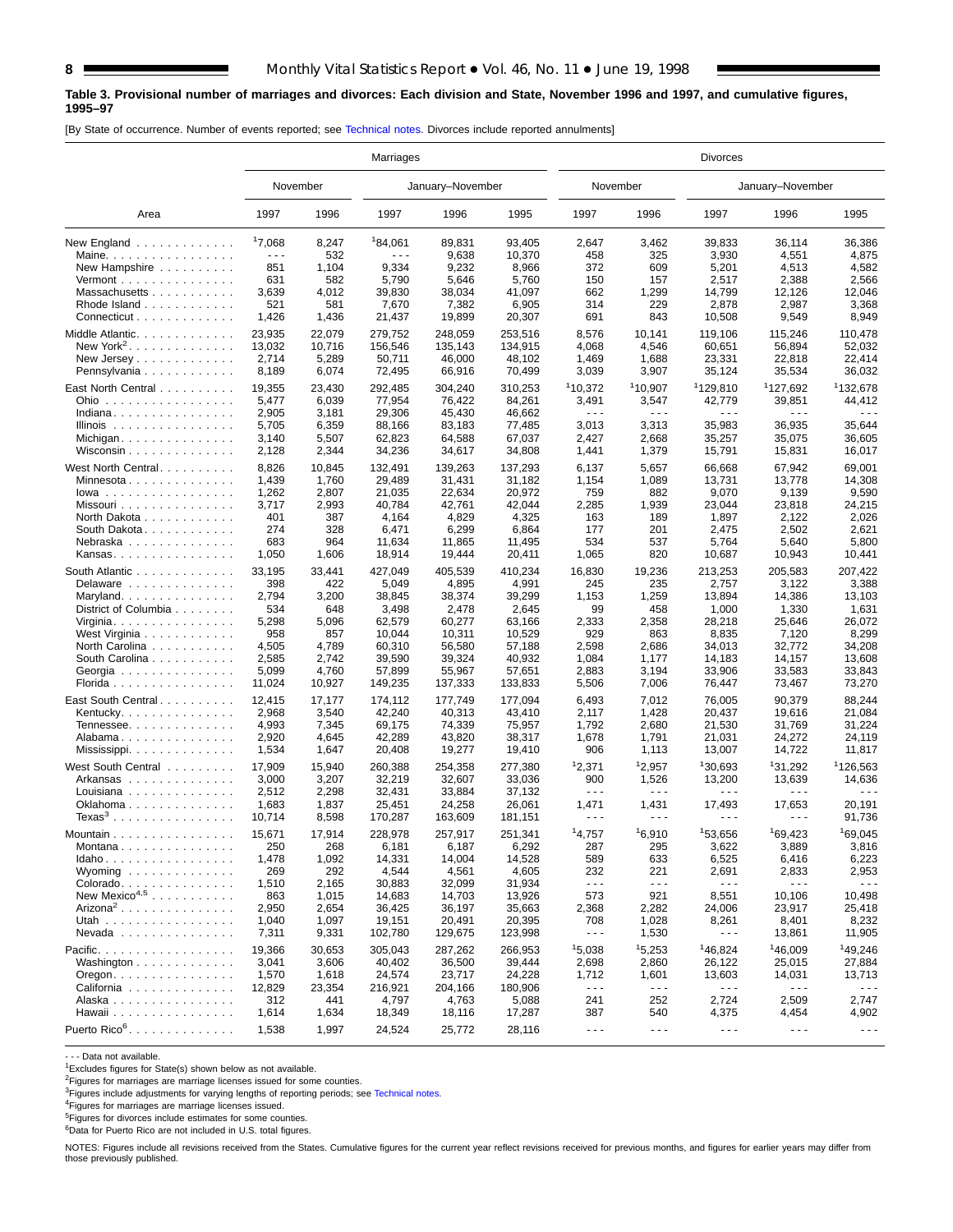#### <span id="page-8-0"></span>**Table 4. Provisional number of deaths under 1 year and infant mortality rates: Each division and State, 12 months ending with November 1996 and 1997**

[Data are estimates by State of residence. Figures should be interpreted with caution because of conversion of place of occurrence to place of residence; see [Technical](#page-16-0) [notes. Infa](#page-16-0)nt mortality rates are deaths under 1 year per 1,000 live births in specified area]

|                         | 12 months ending with November |            |              |            |  |  |  |  |  |  |
|-------------------------|--------------------------------|------------|--------------|------------|--|--|--|--|--|--|
|                         | 1997                           |            | 1996         |            |  |  |  |  |  |  |
| Area                    | Number                         | Rate       | Number       | Rate       |  |  |  |  |  |  |
|                         | 880                            | 5.1        | 953          | 5.6        |  |  |  |  |  |  |
|                         | 51                             | 3.7        | 61           | 4.5        |  |  |  |  |  |  |
|                         | 60                             | 4.3        | 76           | 5.3        |  |  |  |  |  |  |
|                         | 45                             | 6.8        | 54           | 8.0        |  |  |  |  |  |  |
|                         | 345                            | 4.1        | 412          | 5.1        |  |  |  |  |  |  |
|                         | 78                             | 6.3        | 69           | 5.5        |  |  |  |  |  |  |
|                         | 301                            | 7.1        | 281          | 6.5        |  |  |  |  |  |  |
|                         | 3,569                          | 6.6        | 3,777        | 7.2        |  |  |  |  |  |  |
|                         | 1,783                          | 6.2        | 1,834        | 6.8        |  |  |  |  |  |  |
|                         | 725                            | 6.6        | 818          | 7.8        |  |  |  |  |  |  |
|                         | 1,061                          | 7.4        | 1,125        | 7.6        |  |  |  |  |  |  |
|                         | 4,567                          | 7.6        | 4,949        | 7.9        |  |  |  |  |  |  |
|                         | 1,091                          | 7.3        | 1,196        | 7.8        |  |  |  |  |  |  |
|                         | 506                            | 7.2        | 646          | 7.6        |  |  |  |  |  |  |
|                         | 1,458                          | 8.1        | 1,528        | 8.3        |  |  |  |  |  |  |
|                         | 1,083<br>429                   | 8.1<br>6.5 | 1,074<br>505 | 7.8<br>7.6 |  |  |  |  |  |  |
|                         |                                |            |              |            |  |  |  |  |  |  |
| West North Central      | 1,725                          | 6.7        | 1,871        | 7.4        |  |  |  |  |  |  |
|                         | 380                            | 5.9        | 420          | 6.6        |  |  |  |  |  |  |
|                         | 183<br>571                     | 4.9<br>7.7 | 229<br>579   | 6.3<br>7.9 |  |  |  |  |  |  |
|                         | 59                             | 7.1        | 35           | 4.1        |  |  |  |  |  |  |
|                         | 73                             | 7.2        | 52           | 5.3        |  |  |  |  |  |  |
|                         | 190                            | 8.1        | 204          | 8.8        |  |  |  |  |  |  |
|                         | 269                            | 6.8        | 352          | 9.6        |  |  |  |  |  |  |
|                         | 5,331                          | 8.1        | 5,492        | 8.3        |  |  |  |  |  |  |
|                         | 85                             | 8.3        | 75           | 7.5        |  |  |  |  |  |  |
|                         | 570                            | 8.8        | 595          | 8.1        |  |  |  |  |  |  |
|                         | 100                            | 12.1       | 129          | 15.6       |  |  |  |  |  |  |
|                         | 646                            | 7.3        | 657          | 7.6        |  |  |  |  |  |  |
|                         | 176                            | 8.7        | 161          | 8.0        |  |  |  |  |  |  |
|                         | 1,024                          | 9.8        | 952          | 8.9        |  |  |  |  |  |  |
|                         | 438                            | 8.7        | 404          | 8.0        |  |  |  |  |  |  |
|                         | 930                            | 7.8        | 1,059        | 9.4        |  |  |  |  |  |  |
|                         | 1,362                          | 7.1        | 1,460        | 7.6        |  |  |  |  |  |  |
|                         | 2,127                          | 9.3        | 2,016        | 8.9        |  |  |  |  |  |  |
|                         | 429                            | 8.2        | 400          | 7.6        |  |  |  |  |  |  |
|                         | 671                            | 9.1        | 590          | 8.3        |  |  |  |  |  |  |
|                         | 558                            | 9.1        | 627          | 10.2       |  |  |  |  |  |  |
|                         | 469                            | 11.5       | 399          | 9.9        |  |  |  |  |  |  |
|                         | 3,206                          | 6.9        | 3,237        | 7.0        |  |  |  |  |  |  |
|                         | 300                            | 8.1        | 302          | 8.5        |  |  |  |  |  |  |
|                         | 600<br>375                     | 9.3        | 549          | 8.2<br>9.0 |  |  |  |  |  |  |
|                         | 1,931                          | 8.0<br>6.1 | 402<br>1,984 | 6.3        |  |  |  |  |  |  |
|                         |                                |            |              |            |  |  |  |  |  |  |
|                         | 1,726                          | 6.5        | 2,201        | 8.7        |  |  |  |  |  |  |
| Montana                 | 73<br>112                      | 7.0        | 86           | 7.9        |  |  |  |  |  |  |
|                         | 30                             | 6.3<br>4.7 | 136<br>40    | 7.2<br>6.5 |  |  |  |  |  |  |
|                         | 393                            | 7.7        | 360          | 7.6        |  |  |  |  |  |  |
|                         | 173                            | 6.6        | 161          | 5.9        |  |  |  |  |  |  |
|                         | 537                            | 6.2        | 1,033        | 13.6       |  |  |  |  |  |  |
|                         | 254                            | 5.9        | 234          | 5.7        |  |  |  |  |  |  |
|                         | 154                            | 6.0        | 151          | 6.3        |  |  |  |  |  |  |
|                         | 3,854                          | 6.0        | 4,194        | 5.9        |  |  |  |  |  |  |
|                         | 396                            | 5.0        | 418          | 5.2        |  |  |  |  |  |  |
|                         | 260                            | 5.9        | 235          | 5.4        |  |  |  |  |  |  |
| California <sup>1</sup> | 3,033                          | 6.2        | 3,359        | 6.0        |  |  |  |  |  |  |
|                         | 62                             | 6.3        | 78           | 7.9        |  |  |  |  |  |  |
|                         | 103                            | 6.0        | 104          | 5.6        |  |  |  |  |  |  |
|                         | 575                            | 8.9        | 595          | 9.7        |  |  |  |  |  |  |

<sup>1</sup>Figures include adjustments for varying lengths of reporting periods; see [Technical notes.](#page-16-0)

2Data for Puerto Rico are not included in U.S. total figures.

NOTES: Figures include all revisions received from the States. Figures for the current year reflect revisions received for previous months, and figures for earlier years may differ from those previously published.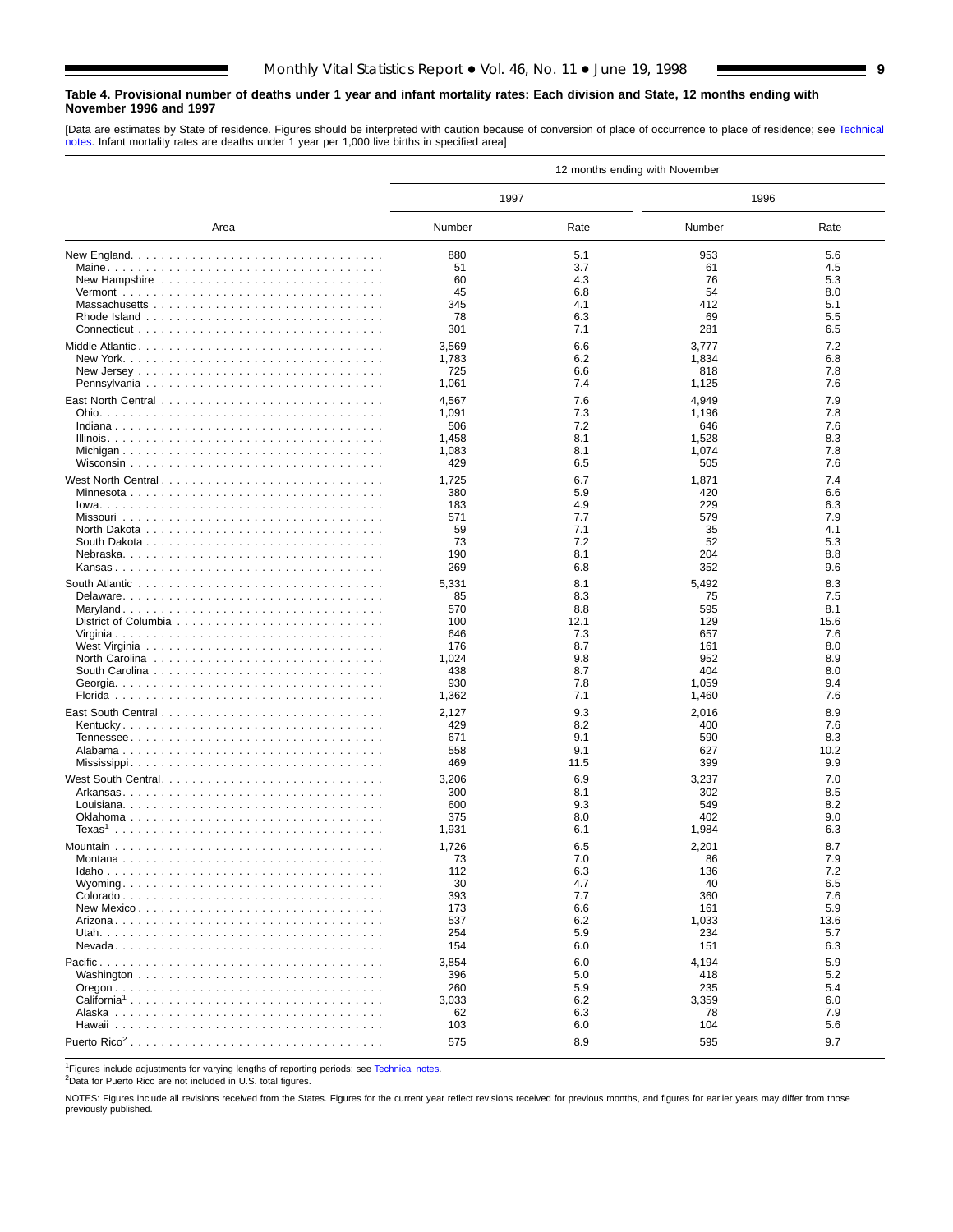#### <span id="page-9-0"></span>**Table 5. Provisional number of deaths and death rates, by age, race, and sex, and age-adjusted death rates by race and sex: United States, October 1996 and 1997, cumulative figures 1996 and 1997, and 12 months ending with October 1996 and 1997**

[Data are provisional, estimated from a 10-percent sample of deaths. Age-specific rates on an annual basis per 100,000 population in specified group; age-adjusted<br>rates per 100,000 U.S. standard population; see Technical n

|                                                          | October        |                      |                |                      |                     |                      | January-October             |                             | 12 months ending with October |                             |                      |                             |  |
|----------------------------------------------------------|----------------|----------------------|----------------|----------------------|---------------------|----------------------|-----------------------------|-----------------------------|-------------------------------|-----------------------------|----------------------|-----------------------------|--|
|                                                          |                | 1997                 |                | 1996                 | 1997                |                      | 1996                        |                             | 1997                          |                             | 1996                 |                             |  |
| Age, race, and sex                                       | Number         | Rate                 | Number         | Rate                 | Number              | Rate                 | Number                      | Rate                        | Number                        | Rate                        | Number               | Rate                        |  |
| All races, both sexes <sup>1</sup>                       |                |                      |                |                      |                     |                      |                             |                             |                               |                             |                      |                             |  |
| All ages                                                 | 193,000        | 848.5                | 188,000        | 832.9                | 1,911,000           | 858.5                | 1,920,000                   | 869.7                       | 2,303,000                     | 861.9                       | 2,304,000            | 870.3                       |  |
|                                                          |                |                      |                |                      | 22,700              | 2728.5               | 23,600                      | 2734.4                      |                               | <sup>2</sup> 729.9          |                      | 2734.3                      |  |
| Under 1 year<br>$1-4$ years $\ldots$ $\ldots$ $\ldots$ . | 3,710          | 75.3                 | 3,470          | 70.5                 | 4,470               | 35.0                 | 5,020                       | 38.6                        | 27,300<br>5,300               | 34.5                        | 28,300<br>6,050      | 38.8                        |  |
| 5–14 years $\ldots$                                      |                |                      |                |                      | 7,120               | 22.1                 | 7,440                       | 23.2                        | 8,470                         | 21.9                        | 9,020                | 23.4                        |  |
| 15-24 years.                                             | 3,150          | 100.9                | 3,060          | 100.3                | 27,170              | 89.3                 | 28,430                      | 95.0                        | 32,390                        | 88.8                        | 34,000               | 94.7                        |  |
| 25-34 years.                                             | 3,640          | 108.8                | 3,970          | 116.5                | 38,510              | 116.4                | 44,060                      | 130.7                       | 46,670                        | 117.4                       | 53,320               | 131.7                       |  |
| 35-44 years.                                             | 7,920          | 211.3                | 7,630          | 207.3                | 75,100              | 205.2                | 80,520                      | 223.8                       | 91,000                        | 207.1                       | 97,780               | 226.5                       |  |
| 45-54 years.                                             | 11,620         | 403.0                | 12,460         | 450.0                | 119,410             | 428.2                | 118,770                     | 442.5                       | 143,450                       | 428.0                       | 141,930              | 441.8                       |  |
| 55-64 years.                                             | 19,220         | 1,027.0              | 18,980         | 1,045.9              | 191,730             | 1,058.2              | 194,800                     | 1,097.0                     | 231,360                       | 1,069.1                     | 233,370              | 1,096.0                     |  |
| 65-74 years.                                             | 38,730         | 2,468.1              | 39,060         | 2,473.2              | 382,050             | 2,477.0              | 397,480                     | 2,551.2                     | 461,690                       | 2,493.2                     | 475,120              | 2,541.0                     |  |
| 75-84 years.                                             | 56,390         | 5,642.9              | 52,640         | 5,397.2              | 554,660             | 5,706.0              | 547,330                     | 5,767.5                     | 666,070                       | 5,711.0                     | 655,740              | 5,766.3                     |  |
| 85 years and over                                        | 48,900         | 14,710.2             | 46,250         | 14,503.3             | 487,450             | 15,181.6             | 471,450                     | 15,210.2                    | 588,090                       | 15,294.9                    | 567,050              | 15,272.0                    |  |
| Not stated $\ldots$                                      | 120            | $\ldots$             | 20             | $\ldots$             | 900                 | $\ldots$             | 810                         | $\sim$ $\sim$               | 1,040                         | $\cdots$                    | 950                  | $\cdots$                    |  |
| Age-adjusted rate <sup>3</sup> . $\ldots$ .              | $\ldots$       | 471.3                | $\sim$ .       | 473.1                | $\cdots$            | 477.0                | $\sim 100$                  | 493.0                       | $\sim$ $\sim$ $\sim$          | 479.3                       | $\sim$ $\sim$ $\sim$ | 493.0                       |  |
| All races, male <sup>1</sup>                             |                |                      |                |                      |                     |                      |                             |                             |                               |                             |                      |                             |  |
| All ages                                                 | 97,240         | 871.3                | 94,280         | 857.1                | 957,520             | 878.5                | 970,180                     | 899.9                       | 1,152,510                     | 881.1                       | 1,163,910            | 900.0                       |  |
|                                                          |                |                      |                |                      |                     |                      |                             |                             |                               |                             |                      |                             |  |
| Under 1 year                                             |                |                      |                |                      | 13,030              | 2815.9               | 12,910                      | <sup>2</sup> 786.6          | 15,610                        | 2817.3                      | 15,640               | <sup>2</sup> 791.9          |  |
| $1-4$ years                                              | 2,140          | 84.9                 | 2,080          | 82.5                 | 2,410               | 36.8                 | 2,860                       | 43.0                        | 2,800                         | 35.7                        | 3,420                | 42.9                        |  |
| 5-14 years                                               |                |                      |                |                      | 4,180               | 25.3                 | 4,430                       | 26.9                        | 4,900                         | 24.7                        | 5,390                | 27.3                        |  |
| 15-24 years.                                             | 2,410          | 150.2                | 2,350          | 150.9                | 20,320              | 129.9                | 21,470                      | 140.5                       | 24,190                        | 128.9                       | 25,820               | 140.9                       |  |
| 25-34 years.                                             | 2,670          | 159.6                | 2,870          | 168.7                | 27,380              | 165.5<br>276.0       | 31,250                      | 185.7                       | 33,160                        | 166.8<br>278.4              | 37,910               | 187.4<br>310.8              |  |
| 35-44 years.                                             | 5,280<br>7,320 | 283.2<br>518.8       | 5,070<br>7,540 | 277.6<br>557.4       | 50,250<br>75,140    | 550.7                | 54,720<br>75,060            | 306.5<br>572.4              | 60,840<br>90,380              | 551.0                       | 66,570<br>90,040     | 573.7                       |  |
| 45–54 years<br>55-64 years.                              | 11,500         | 1,289.5              | 11,840         | 1,370.7              | 115,380             | 1,336.8              | 117,370                     | 1,389.0                     | 139,270                       | 1,351.2                     | 140,460              | 1,386.6                     |  |
| 65-74 years.                                             | 22,310         | 3,177.9              | 21,490         | 3,051.0              | 218,210             | 3.165.8              | 224,340                     | 3,231.3                     | 262,670                       | 3,174.6                     | 268,950              | 3,228.7                     |  |
| 75-84 years.                                             | 27,790         | 7,018.5              | 25,600         | 6,676.5              | 269,870             | 7,025.6              | 268,730                     | 7,228.8                     | 324,460                       | 7,041.2                     | 321,360              | 7,215.1                     |  |
| 85 years and over                                        | 15,730         | 16,419.1             | 15,440         | 17,116.6             | 160,690             | 17,418.2             | 156,500                     | 17,913.9                    | 193,490                       | 17,510.4                    | 187,700              | 17,944.6                    |  |
| Not stated                                               | 80             | $\sim$ $\sim$ $\sim$ | 20             | $\sim$ $\sim$ $\sim$ | 650                 | $\sim$ $\sim$ $\sim$ | 540                         | $\sim$ $\sim$               | 740                           | $\sim$ .                    | 630                  | $\sim$ $\sim$               |  |
| Age-adjusted rate <sup>3</sup> . $\ldots$ .              | $\ldots$       | 598.3                | $\ldots$       | 599.5                | $\sim$ .            | 603.4                | $\ldots$                    | 627.9                       | $\ldots$                      | 605.7                       | $\sim 10$            | 628.6                       |  |
| All races, female <sup>1</sup>                           |                |                      |                |                      |                     |                      |                             |                             |                               |                             |                      |                             |  |
| All ages                                                 | 96,170         | 826.6                | 93,260         | 809.8                | 953,780             | 839.3                | 949,480                     | 841.0                       | 1,150,270                     | 843.4                       | 1,138,740            | 840.8                       |  |
| Under 1 year                                             |                |                      |                |                      | 9,710               | <sup>2</sup> 635.8   | 10,650                      | <sup>2</sup> 681.0          | 11,650                        | 2638.4                      | 12,690               | <sup>2</sup> 673.9          |  |
| $1-4$ years                                              | 1,570          | 65.3                 | 1,390          | 57.9                 | 2,060               | 32.9                 | 2,160                       | 33.9                        | 2,510                         | 33.5                        | 2,630                | 34.5                        |  |
| 5-14 years                                               |                |                      |                |                      | 2,940               | 18.7                 | 3,020                       | 19.2                        | 3,570                         | 18.9                        | 3,630                | 19.3                        |  |
| 15-24 years.                                             | 740            | 48.8                 | 710            | 47.6                 | 6,850               | 46.4                 | 6,950                       | 47.4                        | 8,200                         | 46.3                        | 8,170                | 46.5                        |  |
| 25-34 years.                                             | 970            | 58.0                 | 1,110          | 65.1                 | 11,120              | 67.3                 | 12,810                      | 76.0                        | 13,510                        | 68.0                        | 15,400               | 76.0                        |  |
| 35-44 years.                                             | 2,640          | 140.2                | 2,560          | 138.1                | 24,850              | 135.0                | 25,800                      | 142.3                       | 30,150                        | 136.5                       | 31,210               | 143.5                       |  |
| 45–54 years                                              | 4,300          | 292.1                | 4,920          | 347.4                | 44,260              | 310.8                | 43,710                      | 318.4                       | 53,070                        | 310.1                       | 51,890               | 315.8                       |  |
| 55-64 years.                                             | 7,720          | 788.0                | 7,140          | 750.8                | 76,350              | 804.7                | 77,430                      | 831.7                       | 92,080                        | 812.5                       | 92,910               | 832.3                       |  |
| 65-74 years.                                             | 16,420         | 1,893.5              | 17,570         | 2,008.3              | 163,840             | 1,920.6              | 173,140                     | 2,004.6                     | 199,020                       | 1,942.8                     | 206,170              | 1,988.5                     |  |
| 75-84 years.                                             | 28,600         | 4,740.8              | 27,040         | 4,568.5              | 284,790             | 4,844.1              | 278,590                     | 4,826.5                     | 341,620                       | 4,842.2                     | 334,380              | 4,833.5                     |  |
| 85 years and over                                        | 33,170         | 14,023.3             | 30,820         | 13,476.8             | 326,760             | 14,282.6             | 314,950                     | 14,149.4                    | 394,600                       | 14,401.5                    | 379,350              | 14,223.8                    |  |
| Not stated $\ldots$<br>Age-adjusted rate <sup>3</sup> .  | 40<br>$\cdots$ | 363.7                |                | 367.0                | 250                 | 370.8                | 270<br>$\sim$ $\sim$ $\sim$ | 380.7                       | 300                           | 373.1                       | 320                  | 380.0                       |  |
| White                                                    |                |                      | $\sim$ $\sim$  |                      | $\cdots$            |                      |                             |                             | $\sim$ $\sim$ $\sim$          |                             | $\sim$ $\sim$ $\sim$ |                             |  |
|                                                          | 166,250        |                      |                |                      |                     |                      |                             |                             |                               |                             |                      |                             |  |
| All ages<br>Under 1 year $\ldots \ldots$                 |                | 882.3                | 160,650        | 861.8                | 1,648,250<br>14,960 | 895.2<br>2604.4      | 1,651,190<br>15,390         | 902.9<br><sup>2</sup> 615.8 | 1,984,510<br>17,680           | 898.1<br><sup>2</sup> 597.9 | 1,980,530<br>18,570  | 902.8<br><sup>2</sup> 616.9 |  |
| $1-4$ years<br>$5 - 14$ years                            | 2,290          | 58.8                 | 2,420          | 62.2                 | 3,220<br>5,250      | 31.7<br>20.6         | 3,390<br>5,310              | 33.1<br>20.8                | 3,770<br>6,270                | 31.0<br>20.5                | 4,100<br>6,550       | 33.3<br>21.4                |  |
| 15–24 years. $\ldots$                                    | 2,260          | 91.0                 | 2,210          | 91.0                 | 19,200              | 79.3                 | 20,060                      | 84.1                        | 22,790                        | 78.5                        | 24,100               | 84.3                        |  |
| 25-34 years.                                             | 2,620          | 96.9                 | 2,770          | 100.0                | 27,640              | 103.1                | 31,030                      | 113.1                       | 33,180                        | 103.1                       | 37,270               | 113.1                       |  |
| 35-44 years.                                             | 5,990          | 192.7                | 5,420          | 177.1                | 54,650              | 179.9                | 57,930                      | 193.5                       | 66,530                        | 182.4                       | 70,260               | 195.6                       |  |
| 45-54 years.                                             | 8,990          | 366.8                | 9,700          | 410.9                | 91,760              | 386.7                | 90,620                      | 395.6                       | 109,830                       | 385.0                       | 108,430              | 395.5                       |  |
| 55-64 years.                                             | 15,280         | 948.6                | 15,110         | 965.3                | 154,860             | 992.7                | 158,000                     | 1,031.0                     | 187,220                       | 1,004.7                     | 189,360              | 1,030.5                     |  |
| 65-74 years.                                             | 33,260         | 2,405.9              | 33,560         | 2,403.3              | 329,390             | 2,421.1              | 344,810                     | 2,500.1                     | 397,740                       | 2,434.6                     | 412,190              | 2,489.8                     |  |
| 75-84 years.                                             | 50,780         | 5,617.7              | 47,170         | 5,334.4              | 499,810             | 5,682.2              | 491,410                     | 5,711.1                     | 599,210                       | 5,677.0                     | 588,730              | 5,710.3                     |  |
| 85 years and over                                        | 44,690         | 14,859.9             | 42,260         | 14,554.9             | 446,950             | 15,383.8             | 432,640                     | 15,339.8                    | 539,620                       | 15,506.3                    | 520,270              | 15,397.2                    |  |
| Not stated                                               | 80             | $\sim$ $\sim$        | 20             | $\ldots$             | 570                 | $\epsilon \sim 1$    | 590                         | $\sim 100$                  | 670                           | $\sim$ $\sim$               | 710                  | $\sim$ $\sim$               |  |
| Age-adjusted rate <sup>3</sup> .                         | $\sim 100$     | 447.3                | $\ldots$       | 447.3                | $\sim 100$          | 454.4                | $\sim 100$                  | 467.4                       | $\sim 100$                    | 456.1                       | $\sim 10$ .          | 467.5                       |  |

See footnotes at end of table.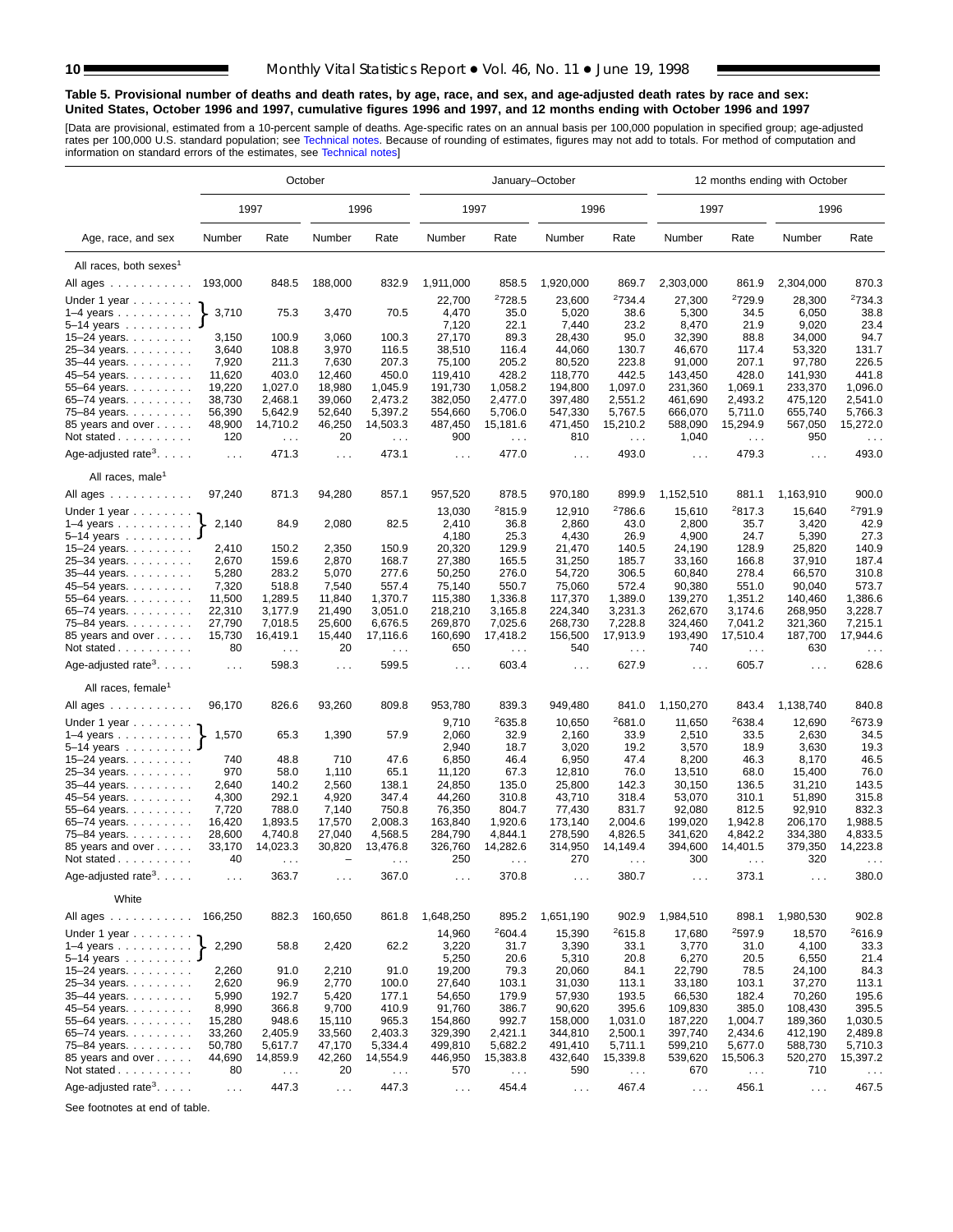#### **Table 5. Provisional number of deaths and death rates, by age, race, and sex, and age-adjusted death rates by race and sex: United States, October 1996 and 1997, cumulative figures 1996 and 1997, and 12 months ending with October 1996 and 1997—Con.**

[Data are provisional, estimated from a 10-percent sample of deaths. Age-specific rates on an annual basis per 100,000 population in specified group; age-adjusted<br>rates per 100,000 U.S. standard population; see Technical n

|                                                          | October          |                     |                          |                     |                    |                               | January-October    |                               | 12 months ending with October |                     |                    |                      |  |
|----------------------------------------------------------|------------------|---------------------|--------------------------|---------------------|--------------------|-------------------------------|--------------------|-------------------------------|-------------------------------|---------------------|--------------------|----------------------|--|
|                                                          |                  | 1997                |                          | 1996                |                    | 1997                          |                    | 1996                          | 1997                          |                     | 1996               |                      |  |
| Age, race, and sex                                       | Number           | Rate                | Number                   | Rate                | Number             | Rate                          | Number             | Rate                          | Number                        | Rate                | Number             | Rate                 |  |
| White male                                               |                  |                     |                          |                     |                    |                               |                    |                               |                               |                     |                    |                      |  |
| All ages                                                 | 82,690           | 891.9               | 79,850                   | 872.6               | 817,640            | 902.5                         | 825,960            | 920.2                         | 983,620                       | 904.7               | 990,620            | 920.1                |  |
|                                                          |                  |                     |                          |                     | 8,700              | 2685.7                        | 8,470              | 2660.7                        | 10,240                        | 2675.5              | 10,290             | 2666.0               |  |
| Under 1 year<br>$1-4$ years $\ldots$ $\ldots$ $\ldots$ . | 1,380            | 69.0                | 1,480                    | 74.2                | 1,700              | 32.5                          | 2,060              | 39.2                          | 1,940                         | 31.1                | 2,460              | 39.0                 |  |
| $5-14$ years                                             |                  |                     |                          |                     | 3,040              | 23.1                          | 3,130              | 24.0                          | 3,600                         | 22.9                | 3,880              | 24.7                 |  |
| 15-24 years.                                             | 1,690            | 131.6               | 1,680                    | 134.8               | 14,010             | 111.9                         | 14,840             | 121.2                         | 16,650                        | 110.9               | 17,920             | 122.1                |  |
| 25-34 years.                                             | 1,890            | 138.2               | 1,970                    | 141.0               | 19,750             | 145.8                         | 22,350             | 161.5                         | 23,800                        | 146.2               | 26,920             | 161.8                |  |
| 35-44 years.                                             | 4,120            | 263.7               | 3,690                    | 240.4               | 37,480             | 245.3                         | 39,880             | 265.5                         | 45,520                        | 248.3               | 48,490             | 269.1                |  |
| 45-54 years.                                             | 5,740            | 473.3               | 5,920                    | 507.6               | 58,000             | 494.0                         | 57,790             | 510.7                         | 69,480                        | 492.2               | 69,480             | 513.1                |  |
| 55-64 years.                                             | 9,000            | 1,159.0             | 9,440                    | 1,253.0             | 94,240             | 1,253.6                       | 95,710             | 1.298.1                       | 113,880                       | 1.268.4             | 114,720            | 1,297.7              |  |
| 65–74 years. $\ldots$                                    | 19,380           | 3,107.9             | 18,540                   | 2,954.0             | 189,550            | 3,092.6                       | 195,940            | 3,163.9                       | 227,890                       | 3,097.2             | 234,680            | 3,158.5              |  |
| 75-84 years.                                             | 25,170           | 7,001.1             | 23,030                   | 6,598.0             | 244,660            | 7,012.0                       | 242,470            | 7,166.4                       | 293,850                       | 7,019.8             | 290,070            | 7,156.9              |  |
| 85 years and over                                        | 14,290           | 16,642.3            | 14,080                   | 17,244.3            | 146,060            | 17,660.8                      | 142,910            | 18,091.9                      | 176,260                       | 17,786.1            | 171,220            | 18,099.4             |  |
| Not stated                                               | 50               | $\sim$ $\sim$       | 20                       | $\sim$ $\sim$       | 460                | $\mathcal{L}^{\mathcal{L}}$   | 410                | $\sim 100$                    | 520                           | $\sim$ $\sim$       | 490                | $\sim$ $\sim$ $\sim$ |  |
| Age-adjusted rate <sup>3</sup> . $\ldots$ .              | $\sim 100$       | 565.9               | $\sim$ $\sim$ $\sim$     | 564.1               | $\sim 10$          | 573.5                         | $\cdots$           | 593.7                         | $\sim 100$                    | 575.2               | $\cdots$           | 594.4                |  |
| White female                                             |                  |                     |                          |                     |                    |                               |                    |                               |                               |                     |                    |                      |  |
| All ages                                                 | 83,560           | 873.1               | 80,790                   | 851.3               | 830,610            | 888.0                         | 825,230            | 886.2                         | 1,000,890                     | 891.7               | 989,900            | 886.2                |  |
| Under 1 year                                             |                  |                     |                          |                     | 6,270              | 2518.9                        | 6,920              | <sup>2</sup> 569.3            | 7,440                         | 2516.3              | 8,280              | 2565.2               |  |
| $1-4$ years                                              | 920              | 48.5                | 950                      | 50.2                | 1,520              | 30.6                          | 1,330              | 26.6                          | 1,830                         | 30.9                | 1,640              | 27.4                 |  |
| $5-14$ years $\ldots$                                    |                  |                     |                          |                     | 2,210              | 17.8                          | 2,180              | 17.6                          | 2,670                         | 17.9                | 2,680              | 18.0                 |  |
| 15–24 years. $\ldots$                                    | 580              | 48.3                | 530                      | 44.9                | 5,190              | 44.6                          | 5,220              | 45.0                          | 6,140                         | 43.8                | 6,180              | 44.4                 |  |
| 25-34 years.                                             | 740              | 55.3                | 800                      | 58.3                | 7,890              | 59.6                          | 8,680              | 63.8                          | 9,370                         | 58.9                | 10,350             | 63.4                 |  |
| 35-44 years.                                             | 1,880            | 121.6               | 1,730                    | 113.4               | 17,170             | 113.6                         | 18,060             | 121.0                         | 21,020                        | 115.9               | 21,770             | 121.6                |  |
| 45-54 years.                                             | 3,250            | 262.5               | 3,780                    | 316.4               | 33,760             | 281.7                         | 32,830             | 283.1                         | 40,350                        | 280.0               | 38,940             | 280.6                |  |
| 55-64 years.                                             | 6,280            | 752.7               | 5,670                    | 698.4               | 60,620             | 749.9                         | 62,290             | 783.4                         | 73,330                        | 759.4               | 74,640             | 782.8                |  |
| 65-74 years.                                             | 13,890<br>25,610 | 1,830.4<br>4,704.2  | 15,020<br>24,140         | 1,953.6<br>4,510.3  | 139,840<br>255,160 | 1,870.4<br>4,808.3            | 148,870<br>248,940 | 1,958.7<br>4,768.4            | 169,850<br>305,370            | 1,891.6<br>4,794.6  | 177,510<br>298,650 | 1,945.3<br>4,773.1   |  |
| 75-84 years<br>85 years and over                         | 30,400           | 14,147.6            | 28,180                   | 13,502.7            | 300,890            | 14,477.8                      | 289,730            | 14,270.0                      | 363,360                       | 14,598.6            | 349,050            | 14,346.5             |  |
| Not stated $\ldots$                                      | 30               | $\sim 100$          |                          | $\sim 100$          | 110                | $\sim 100$                    | 180                | $\sim$ $\sim$ $\sim$          | 150                           | $\sim$ .            | 220                | $\cdots$             |  |
| Age-adjusted rate <sup>3</sup> .                         | $\ldots$         | 346.7               | $\sim$ $\sim$ $\sim$     | 348.8               | $\sim 10$          | 353.8                         | $\sim 100$         | 361.9                         | $\ldots$                      | 355.6               | $\cdots$           | 361.2                |  |
| <b>Black</b>                                             |                  |                     |                          |                     |                    |                               |                    |                               |                               |                     |                    |                      |  |
| All ages                                                 | 23,460           | 810.6               | 23,790                   | 832.3               | 228,380            | 809.2                         | 236,100            | 844.3                         | 276,530                       | 816.8               | 283,630            | 845.7                |  |
| Under 1 year $\ldots \ldots$                             |                  |                     |                          |                     | 7,010              | 21,498.4                      | 7,350              | 21,402.2                      | 8,660                         | 21,535.5            | 8,870              | 21,407.9             |  |
| $1-4$ years                                              | 1,210            | 158.7               | 950                      | 123.0               | 1,050              | 53.5                          | 1,410              | 68.7                          | 1,270                         | 54.5                | 1,710              | 69.5                 |  |
| $5 - 14$ years                                           |                  |                     |                          |                     | 1,490              | 29.3                          | 1,670              | 33.9                          | 1,780                         | 29.3                | 1,930              | 32.2                 |  |
| 15-24 years.                                             | 740              | 156.0               | 760                      | 163.4               | 6,700              | 144.9                         | 7,310              | 160.2                         | 8,020                         | 144.7               | 8,610              | 157.4                |  |
| 25-34 years.                                             | 830              | 182.1               | 1,050                    | 229.4               | 9,470              | 211.5                         | 11,650             | 258.2                         | 11,750                        | 218.4               | 14,400             | 265.9                |  |
| 35-44 years.                                             | 1,700            | 365.9               | 1,970                    | 435.5               | 18,390             | 406.7                         | 20,470             | 463.9                         | 22,040                        | 406.6               | 25,020             | 473.2                |  |
| 45–54 years.                                             | 2,270            | 736.7               | 2,450                    | 836.5               | 24,490             | 825.7                         | 24,800             | 877.3                         | 29,700                        | 834.5               | 29,630             | 875.8                |  |
| 55-64 years.                                             | 3,410            | 1,798.8             | 3,520                    | 1,920.4             | 32,320             | 1,762.4                       | 32,590             | 1,818.0                       | 38,850                        | 1,769.9             | 38,900             | 1,808.5              |  |
| 65-74 years.                                             | 4,710            | 3,354.9             | 4,870                    | 3,516.7             | 45,390             | 3,312.9                       | 46,190             | 3,400.2                       | 55,270                        | 3,364.0             | 55,120             | 3,385.7              |  |
| 75–84 years.                                             | 4,810<br>3,740   | 6,532.2<br>14,876.8 | 4,730<br>3,510           | 6,577.7<br>14,540.6 | 46,860<br>34,900   | 6,533.1<br>14,357.0           | 48,570<br>33,860   | 6,927.8<br>14,437.7           | 57,230<br>41,610              | 6,646.9<br>14,299.0 | 58,350<br>40,850   | 6,946.4<br>14,589.3  |  |
| 85 years and over<br>Not stated                          | 40               |                     |                          |                     | 310                |                               | 220                |                               | 350                           |                     | 240                |                      |  |
| Age-adjusted rate <sup>3</sup> . $\ldots$ .              | $\cdots$         | 696.2               | $\sim$ $\sim$ $\sim$     | 732.5               | $\cdots$           | 700.7                         | .                  | $\sim$ $\sim$ $\sim$<br>741.1 | $\cdots$                      | 708.3               | $\cdots$           | 742.1                |  |
| <b>Black male</b>                                        |                  |                     |                          |                     |                    |                               |                    |                               |                               |                     |                    |                      |  |
| All ages                                                 | 12,410           | 902.8               | 12,670                   | 934.1               | 120,140            | 896.5                         | 126,310            | 952.0                         | 145,100                       | 902.6               | 152,080            | 955.7                |  |
| Under 1 year $\ldots \ldots$                             |                  |                     |                          |                     | 3,850              | 21,624.5                      | 3,960              | 21,498.0                      | 4,780                         | 21,671.3            | 4,860              | 21,523.5             |  |
| $1-4$ years                                              | 660              | 170.5               | 540                      | 137.8               | 600                | 60.9                          | 700                | 67.3                          | 740                           | 62.6                | 850                | 68.1                 |  |
| $5 - 14$ years                                           |                  |                     |                          |                     | 940                | 36.6                          | 1,010              | 39.9                          | 1,090                         | 35.4                | 1,160              | 38.2                 |  |
| 15–24 years. $\ldots$                                    | 620              | 260.4               | 630                      | 270.6               | 5,390              | 233.1                         | 5,860              | 256.6                         | 6,410                         | 230.4               | 6,930              | 253.2                |  |
| 25-34 years.                                             | 630              | 291.5               | 780                      | 360.0               | 6,580              | 309.6                         | 8,020              | 375.7                         | 8,040                         | 315.2               | 9,960              | 388.5                |  |
| 35-44 years.                                             | 970              | 445.4               | 1,230                    | 581.8               | 11,450             | 541.7                         | 13,380             | 649.2                         | 13,800                        | 543.7               | 16,400             | 664.2                |  |
| 45-54 years.                                             | 1,400            | 1,002.1             | 1,460                    | 1,100.0             | 15,340             | 1,140.6                       | 15,510             | 1,211.0                       | 18,640                        | 1,155.6             | 18,500             | 1,206.8              |  |
| 55-64 years.                                             | 2,190            | 2,663.8             | 2,120                    | 2,659.9             | 18,400             | 2,311.0                       | 19,120             | 2,452.3                       | 22,230                        | 2,335.1             | 22,720             | 2,429.9              |  |
| 65-74 years.                                             | 2,530            | 4,304.7             | 2,580                    | 4,453.3             | 24,510             | 4,280.1                       | 24,810             | 4,374.7                       | 29,840                        | 4,337.2             | 29,900             | 4,397.1              |  |
| 75-84 years.                                             | 2,210            | 8,106.2             | 2,220                    | 8,400.7             | 21,010             | 7,935.1                       | 22,510             | 8,764.8                       | 25,490                        | 8,041.0             | 26,940             | 8,746.8              |  |
| 85 years and over                                        | 1,180            | 15,969.6            | 1,110                    | 15,981.9            | 11,880             | 16,688.8                      | 11,300             | 16,769.3                      | 13,840                        | 16,282.4            | 13,720             | 16,938.3             |  |
| Not stated                                               | 30               | $\sim$ $\sim$       | $\overline{\phantom{0}}$ | $\ldots$            | 180                | $\epsilon \rightarrow \infty$ | 130                | $\ldots$                      | 210                           | $\epsilon$ .        | 140                | $\sim$ $\sim$        |  |
| Age-adjusted rate <sup>3</sup> .                         | $\sim$ $\sim$    | 923.2               | $\sim 100$               | 968.4               | $\sim 100$         | 913.8                         | $\sim$ $\sim$      | 981.6                         | $\sim$ $\sim$ $\sim$          | 922.3               | $\sim 100$         | 984.2                |  |

See footnotes at end of table.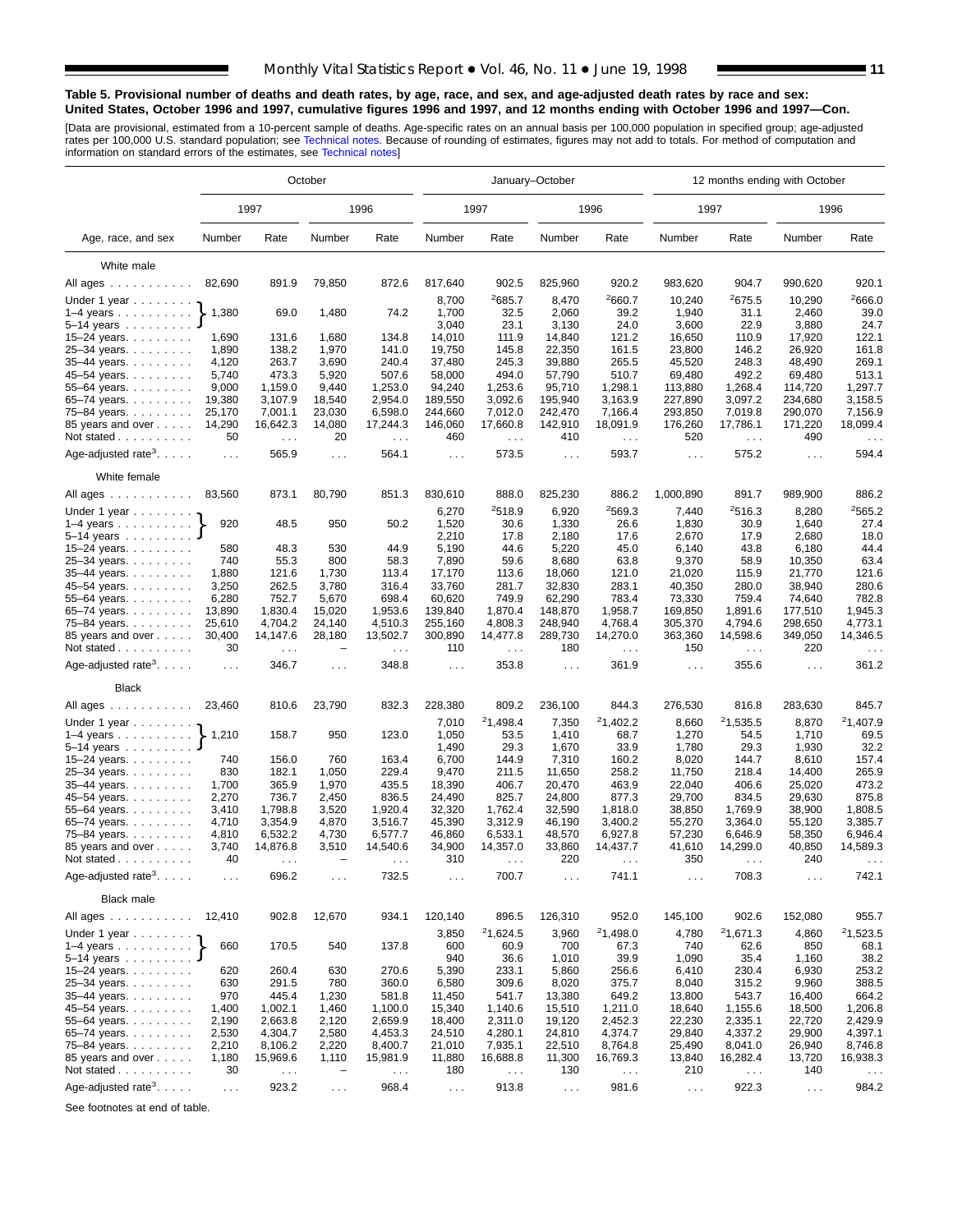#### **Table 5. Provisional number of deaths and death rates, by age, race, and sex, and age-adjusted death rates by race and sex: United States, October 1996 and 1997, cumulative figures 1996 and 1997, and 12 months ending with October 1996 and 1997—Con.**

[Data are provisional, estimated from a 10-percent sample of deaths. Age-specific rates on an annual basis per 100,000 population in specified group; age-adjusted rates per 100,000 U.S. standard population; see [Technical notes. Becaus](#page-16-0)e of rounding of estimates, figures may not add to totals. For method of computation and<br>information on standard errors of the estimates, see Technical

|                                             |                                  | October    |          |            |          |                      | January-October |            |                      | 12 months ending with October |                      |            |
|---------------------------------------------|----------------------------------|------------|----------|------------|----------|----------------------|-----------------|------------|----------------------|-------------------------------|----------------------|------------|
|                                             |                                  | 1997       |          | 1996       |          | 1997                 |                 | 1996       |                      | 1997                          |                      | 1996       |
| Age, race, and sex                          | Rate<br>Rate<br>Number<br>Number |            |          | Number     | Rate     | Number               | Rate            | Number     | Rate                 | Number                        | Rate                 |            |
| <b>Black female</b>                         |                                  |            |          |            |          |                      |                 |            |                      |                               |                      |            |
| All ages                                    | 11,050                           | 727.2      | 11,120   | 740.4      | 108,240  | 730.3                | 109,790         | 747.1      | 131,430              | 739.1                         | 131,550              | 746.5      |
| Under 1 year                                |                                  |            |          |            | 3,160    | 21,364.3             | 3,390           | 21,319.5   | 3,880                | 21,395.7                      | 4,020                | 21,292.6   |
| 1–4 years $\}$                              | 550                              | 146.5      | 410      | 107.7      | 440      | 46.0                 | 710             | 70.2       | 540                  | 47.0                          | 860                  | 70.8       |
| 5-14 years                                  |                                  |            |          |            | 550      | 22.1                 | 670             | 27.3       | 690                  | 23.1                          | 770                  | 26.1       |
| $15 - 24$ years.                            | 120                              | 50.8       | 130      | 56.0       | 1,310    | 56.5                 | 1,460           | 64.5       | 1,620                | 58.7                          | 1,670                | 61.1       |
| 25-34 years.                                | 200                              | 83.5       | 260      | 107.9      | 2,890    | 122.2                | 3,630           | 152.5      | 3.710                | 131.1                         | 4.440                | 155.7      |
| 35-44 years.                                | 730                              | 295.8      | 740      | 307.1      | 6,940    | 288.7                | 7,090           | 301.6      | 8,230                | 285.5                         | 8,620                | 305.9      |
| 45-54 years.                                | 870                              | 516.6      | 990      | 618.1      | 9,150    | 564.8                | 9,290           | 600.7      | 11,060               | 568.3                         | 11,130               | 601.6      |
| 55-64 years.                                | 1,220                            | 1.136.4    | 1.390    | 1.341.9    | 13,920   | 1.340.9              | 13.470          | 1.328.3    | 16.620               | 1.337.1                       | 16.180               | 1,330.6    |
| 65-74 years.                                | 2,180                            | 2,670.9    | 2,290    | 2,843.0    | 20,880   | 2,620.9              | 21,380          | 2,700.1    | 25,430               | 2,662.8                       | 25,220               | 2,660.3    |
| 75-84 years.                                | 2,600                            | 5,606.8    | 2,510    | 5,518.5    | 25,850   | 5,708.8              | 26,060          | 5,864.7    | 31,740               | 5,834.6                       | 31,410               | 5,904.1    |
| 85 years and over                           | 2,560                            | 14,422.0   | 2,400    | 13,958.4   | 23,020   | 13,391.5             | 22,560          | 13,513.2   | 27,770               | 13,480.6                      | 27,130               | 13,633.2   |
| Not stated                                  | 10                               | $\sim 100$ | -        | $\sim 100$ | 130      | $\sim$ $\sim$ $\sim$ | 90              | $\sim 100$ | 140                  | $\sim 100$ km s $^{-1}$       | 100                  | $\sim 100$ |
| Age-adjusted rate <sup>3</sup> . $\ldots$ . | $\sim 100$                       | 518.7      | $\cdots$ | 547.5      | $\cdots$ | 534.9                | $\sim 100$      | 554.9      | $\sim$ $\sim$ $\sim$ | 541.6                         | $\sim$ $\sim$ $\sim$ | 554.3      |

. . . Category not applicable.

– Quantity zero.

<sup>1</sup>Includes races other than white and black.

<sup>2</sup>Death rates for under 1 year [\(based on population es](#page-16-0)timates) differ from infant mortality rates (based on live births); see [table 9](#page-15-0) for infant mortality rates.

3For method of computation, see Technical notes.

NOTES: Figures include all revisions received from the States. Cumulative and 12-month figures for the current year reflect revisions received for previous months, and figures for earlier years may differ from those previously published.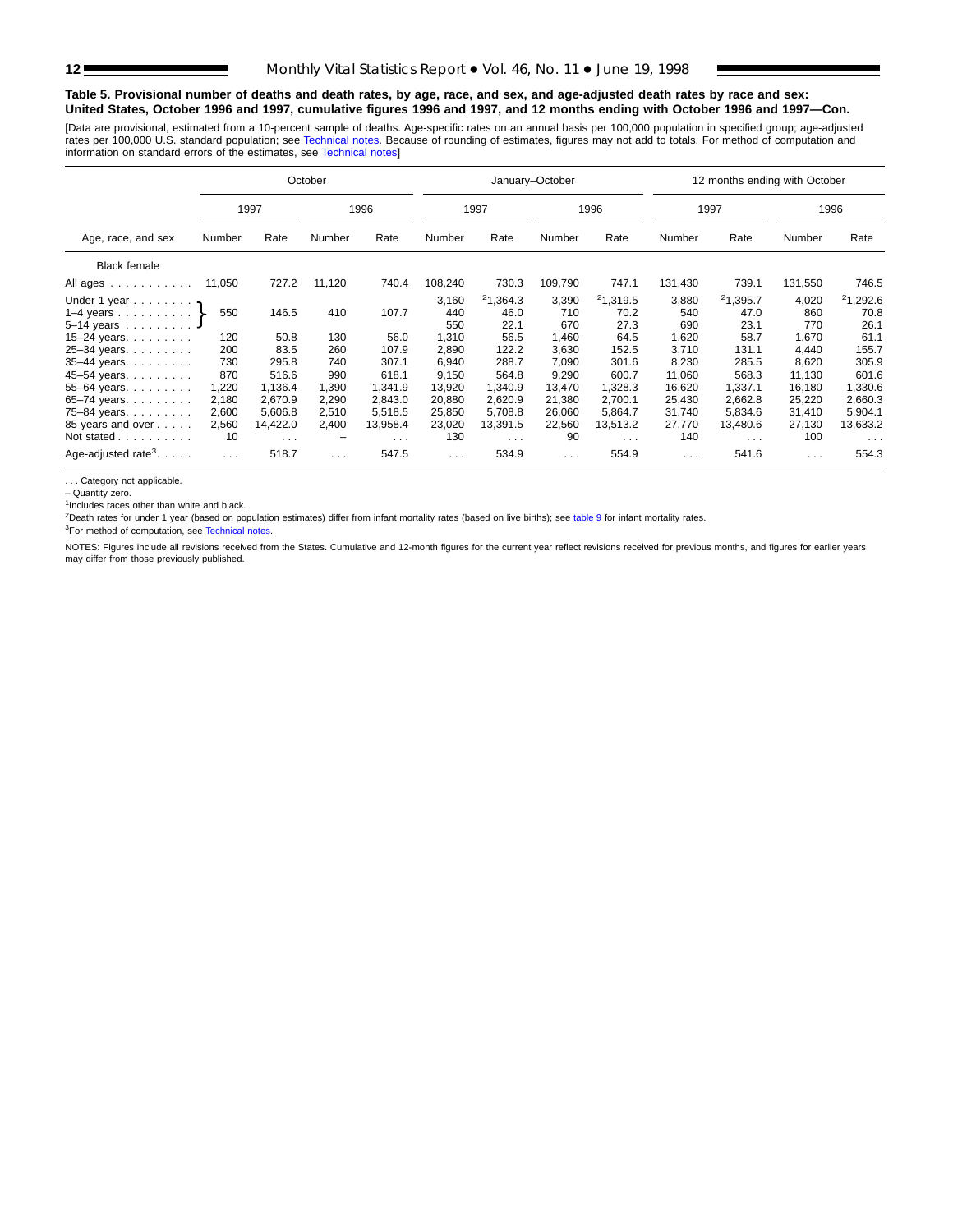#### <span id="page-12-0"></span>Table 6. Provisional number of deaths and death rates for 72 selected causes, Human immunodeficiency virus infection, and Alzheimer's disease: United States, October 1996 and 1997, cumulative figures 1996 and 1997, and 12 months ending with October 1996 and 1997

[Data are provisional, estimated from <sup>a</sup> 10-percent sample of deaths. Rates on an annual basis per 100,000 estimated population. Because of rounding of [estimates,](#page-16-0) figures may not add to totals. For method of computation and information on standard errors of the estimates, see [Technical](#page-16-0) notes. For explanation of asterisks preceding cause-of-death categories, see Technical notes]

|                                                                                                                                            |                           | October              |                           | January-October      |                                       |                      |                              |                      | 12 months ending with October |                      |                              |                      |
|--------------------------------------------------------------------------------------------------------------------------------------------|---------------------------|----------------------|---------------------------|----------------------|---------------------------------------|----------------------|------------------------------|----------------------|-------------------------------|----------------------|------------------------------|----------------------|
|                                                                                                                                            | 1997                      |                      | 1996                      |                      | 1997                                  |                      | 1996                         |                      | 1997                          |                      | 1996                         |                      |
| Cause of death (Based on the Ninth Revision, International Classification of Diseases, 1975)                                               | Number                    | Rate                 | Number Rate               |                      | Number                                | Rate                 | Number                       | Rate                 | Number                        | Rate                 | Number                       | Rate                 |
|                                                                                                                                            | 193,000                   | 848.5                | 188,000                   | 832.9                | 1,911,000                             | 858.5                | 1,920,000                    | 869.7                | 2,303,000                     | 861.9                | 2,304,000                    | 870.3                |
|                                                                                                                                            | 60<br>140                 | 0.6                  | 40<br>100                 |                      | 660<br>890                            | 0.3<br>0.4           | 710<br>800                   | 0.3<br>0.4           | 770<br>1,100                  | 0.3<br>0.4           | 790<br>1,040                 | 0.3<br>0.4           |
|                                                                                                                                            | 100<br>40                 |                      | 70<br>30                  |                      | 680<br>210                            | 0.3<br>0.1           | 630<br>170                   | 0.3<br>0.1           | 850<br>250                    | 0.3<br>0.1           | 830<br>220                   | 0.3<br>0.1           |
|                                                                                                                                            | 10<br>20                  |                      | 10                        | $\star$              | 30<br>$\overline{\phantom{0}}$<br>270 | $\star$<br>0.1       | 10<br>۰<br>230               | 0.1                  | 30<br>310                     | 0.1                  | 10<br>250                    | 0.1                  |
|                                                                                                                                            | 1,780                     | 7.8                  | 1,710                     | 7.6                  | 18,340                                | 8.2                  | 17,810                       | 8.1                  | 22,200                        | 8.3                  | 21,180                       | 8.0                  |
|                                                                                                                                            | 260                       | 1.1                  | 370                       | 1.6                  | 10<br>3,370<br>40                     | $\star$<br>1.5       | 3,120<br>30                  | 1.4                  | 10<br>4,060<br>40             | 1.5                  | 3,740<br>30                  | 1.4                  |
| All other infectious and parasitic<br>diseases <sup>1</sup> 001–003,005,020–032,037,039–041,*042–*044,046–054,056–066,071–088,098–139      | 1,830                     | 8.0                  | 2,610                     | 11.6                 | 18,660                                | 8.4                  | 32,320                       | 14.6                 | 24,280                        | 9.1                  | 39,980                       | 15.1                 |
| Malignant neoplasms, including neoplasms of lymphatic and hematopoietic tissues 140–208                                                    | 47,570<br>850<br>11,250   | 208.7<br>3.7<br>49.3 | 44,980<br>610<br>11,090   | 199.8<br>2.7<br>49.2 | 446,390<br>6,620<br>103,830           | 200.5<br>3.0<br>46.6 | 451,170<br>6,520<br>105,310  | 204.4<br>2.9<br>47.7 | 537,550<br>7,950<br>125,360   | 201.2<br>3.0<br>46.9 | 538,880<br>7,850<br>125,850  | 203.5<br>3.0<br>47.5 |
|                                                                                                                                            | 13.660<br>3,680           | 59.9<br>16.1         | 13.100<br>3,700           | 58.2<br>16.4         | 130.420<br>34,180                     | 58.6<br>15.3         | 131,960<br>36,860            | 59.8<br>16.7         | 157,520<br>40,860             | 59.0<br>15.3         | 157.540<br>44,020            | 59.5<br>16.6         |
|                                                                                                                                            | 5,120<br>1,990<br>5,770   | 22.5<br>8.7<br>25.3  | 4,670<br>1,880<br>5,500   | 20.7<br>8.3<br>24.4  | 49,760<br>19,850<br>54,280            | 22.3<br>8.9<br>24.4  | 49,690<br>19,050<br>55,210   | 22.5<br>8.6<br>25.0  | 60,300<br>23,830<br>65,320    | 22.6<br>8.9<br>24.4  | 59,470<br>22,780<br>65,670   | 22.5<br>8.6<br>24.8  |
| Other malignant neoplasms of lymphatic and hematopoietic tissues 200–203                                                                   | 1,960<br>3,290            | 8.6<br>14.4          | 1,630<br>2,810            | 7.2<br>12.5          | 17,390<br>30,050                      | 7.8<br>13.5          | 17,180<br>29,390             | 7.8<br>13.3          | 20,540<br>35,860              | 7.7<br>13.4          | 20,380<br>35,310             | 7.7<br>13.3          |
| Benign neoplasms, carcinoma in situ, and neoplasms of uncertain behavior and                                                               | 740<br>5,170              | 3.2<br>22.7          | 510<br>5,000              | 2.3<br>22.2          | 6,480<br>51,110                       | 2.9<br>23.0          | 6,380<br>50,530              | 2.9<br>22.9          | 7,740<br>62,050               | 2.9<br>23.2          | 7,660<br>59,880              | 2.9<br>22.6          |
| Anemias                                                                                                                                    | 320<br>350<br>50          | 1.4<br>1.5           | 350<br>320<br>40          | 1.5<br>1.4           | 3.010<br>3.450<br>490                 | 1.3<br>1.5<br>0.2    | 3.280<br>3.250<br>490        | 1.5<br>1.5<br>0.2    | 3.530<br>4.170<br>580         | 1.3<br>1.6<br>0.2    | 4.020<br>4.100<br>600        | 1.5<br>1.5<br>0.2    |
|                                                                                                                                            | 76,530<br>58,550          | 335.7<br>256.9       | 76,630<br>58,910          | 340.3<br>261.6       | 774,730<br>595.520                    | 348.0<br>267.5       | 782,100<br>606.190           | 354.4<br>274.7       | 934,260<br>718.460            | 349.7<br>268.9       | 940,520<br>728.500           | 355.2<br>275.2       |
|                                                                                                                                            | 370<br>2.000<br>220       | 1.6<br>8.8<br>1.0    | 380<br>2.040<br>150       | 1.7<br>9.1<br>0.7    | 3.750<br>21.930<br>1,870              | 1.7<br>9.8<br>0.8    | 4.130<br>21.950<br>1,800     | 1.9<br>9.9<br>0.8    | 4.480<br>26.000<br>2,280      | 1.7<br>9.7<br>0.9    | 4.870<br>26.020<br>2.240     | 1.8<br>9.8<br>0.8    |
|                                                                                                                                            | 37.680<br>16,560          | 165.3<br>72.6        | 38,200<br>17.400          | 169.6<br>77.3        | 382,340<br>171.180                    | 171.7<br>76.9        | 392,700<br>177.940           | 177.9<br>80.6        | 462.640<br>207.130            | 173.2<br>77.5        | 472.770<br>213.870           | 178.6<br>80.8        |
| Old myocardial infarction and other forms of                                                                                               | 240<br>70                 | 1.0                  | 260<br>60                 | 1.1                  | 2,390<br>550                          | 1.1<br>0.2           | 2,190<br>600                 | 1.0<br>0.3           | 2,890<br>630                  | 1.1<br>0.2           | 2.680<br>740                 | 1.0<br>0.3           |
|                                                                                                                                            | 20,810<br>1,580<br>16,690 | 91.3<br>6.9<br>73.2  | 20,480<br>1,230<br>16,910 | 90.9<br>5.5<br>75.1  | 208,210<br>13,970<br>171,650          | 93.5<br>6.3<br>77.1  | 211,970<br>13,470<br>172,140 | 96.0<br>6.1<br>78.0  | 251,990<br>16,980<br>206,080  | 94.3<br>6.4<br>77.1  | 255,480<br>16,060<br>206,540 | 96.5<br>6.1<br>78.0  |
|                                                                                                                                            | 990<br>13,180             | 4.3<br>57.8          | 1,230<br>12,770           | 5.5<br>56.7          | 10.640<br>131,830                     | 4.8<br>59.2          | 10.160<br>130,850            | 4.6<br>59.3          | 12,670<br>159,540             | 4.7<br>59.7          | 12.160<br>157,530            | 4.6<br>59.5          |
| Intracerebral and other intracranial hemorrhage 431-432<br>Cerebral thrombosis and unspecified occlusion of cerebral arteries. 434.0,434.9 | 2,250<br>1,030<br>60      | 9.9<br>4.5           | 1,760<br>1,090<br>110     | 7.8<br>4.8<br>0.5    | 21,000<br>10,050<br>450               | 9.4<br>4.5<br>0.2    | 19,050<br>10,120<br>560      | 8.6<br>4.6<br>0.2    | 25,460<br>12,380<br>690       | 9.5<br>4.6<br>0.3    | 22,990<br>12,330<br>650      | 8.7<br>4.7<br>0.2    |
| All other and late effects of cerebrovascular diseases 430,433,435–438                                                                     | 9.840                     | 43.2                 | 9.820                     | 43.6                 | 100,330                               | 45.1                 | 101,120                      | 45.8                 | 121,000                       | 45.3                 | 121,560                      | 45.9                 |

See footnotes at end of table.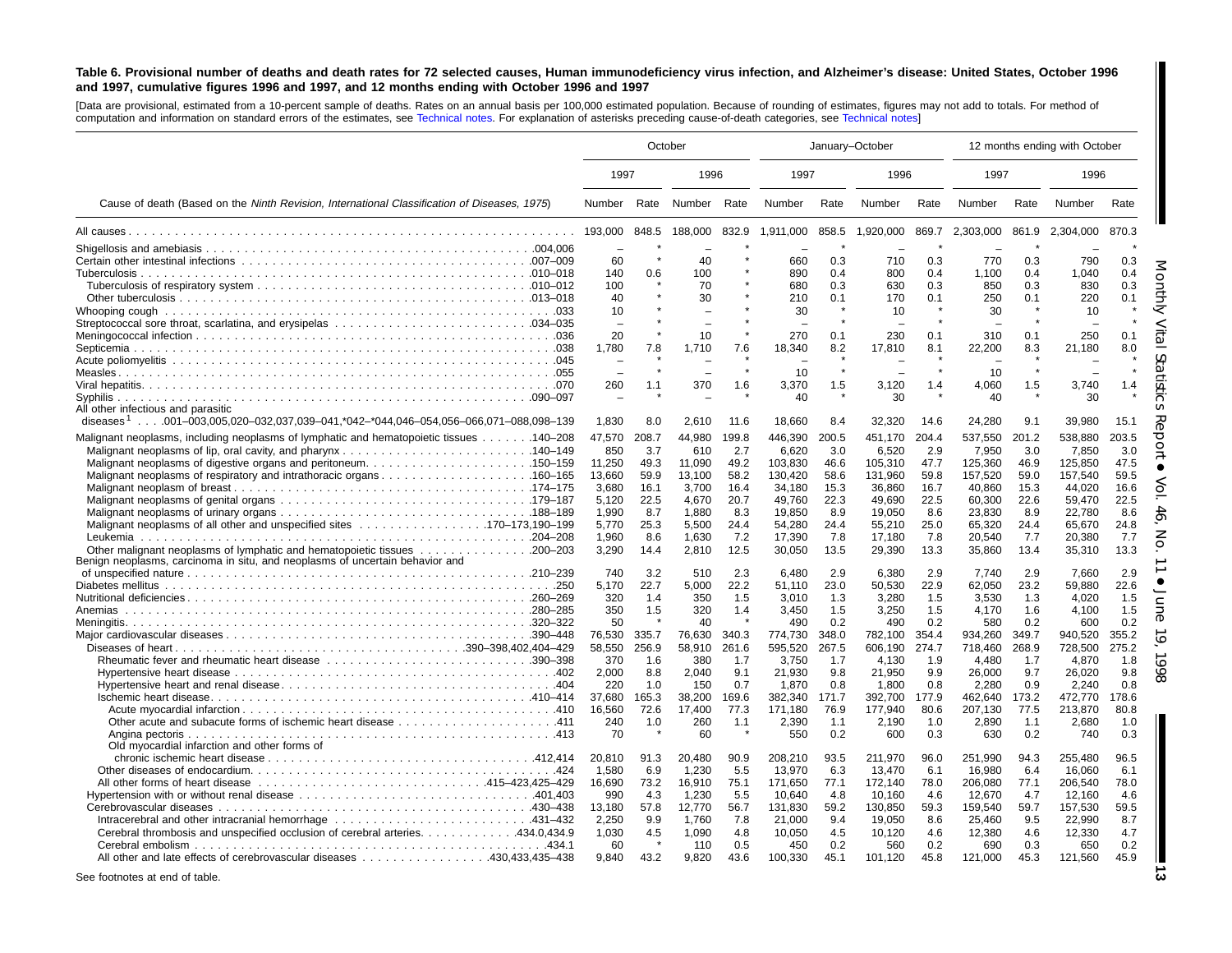#### Table 6. Provisional number of deaths and death rates for 72 selected causes, Human immunodeficiency virus infection, and Alzheimer's disease: United States, October 1996 and 1997, cumulative figures 1996 and 1997, and 12 months ending with October 1996 and 1997-Con.

[Data are provisional, estimated from <sup>a</sup> 10-percent sample of deaths. Rates on an annual basis per 100,000 estimated population. Because of rounding of [estimates,](#page-16-0) figures may not add to totals. For method of computation and information on standard errors of the estimates, see [Technical](#page-16-0) notes. For explanation of asterisks preceding cause-of-death categories, see Technical notes]

|                                                                                                                                    | October                                                             |                                                   |                                                                  |                                                   | January-October                                                                |                                                                 |                                                                                |                                                                 |                                                                                 |                                                                 | 12 months ending with October                                                   |                                                                 |
|------------------------------------------------------------------------------------------------------------------------------------|---------------------------------------------------------------------|---------------------------------------------------|------------------------------------------------------------------|---------------------------------------------------|--------------------------------------------------------------------------------|-----------------------------------------------------------------|--------------------------------------------------------------------------------|-----------------------------------------------------------------|---------------------------------------------------------------------------------|-----------------------------------------------------------------|---------------------------------------------------------------------------------|-----------------------------------------------------------------|
|                                                                                                                                    | 1997                                                                |                                                   | 1996                                                             |                                                   | 1997                                                                           |                                                                 | 1996                                                                           |                                                                 | 1997                                                                            |                                                                 | 1996                                                                            |                                                                 |
| Cause of death (Based on the Ninth Revision, International Classification of Diseases, 1975)                                       | Number                                                              |                                                   | Rate Number                                                      | Rate                                              | Number                                                                         | Rate                                                            | Number                                                                         | Rate                                                            | Number                                                                          | Rate                                                            | Number                                                                          | Rate                                                            |
| Maior cardiovascular diseases-Con.                                                                                                 | 1,360<br>2,440                                                      | 6.0<br>10.7                                       | 1,520<br>2,190                                                   | 6.7<br>9.7                                        | 13,340<br>23,410                                                               | 6.0<br>10.5                                                     | 12,970<br>21,920                                                               | 5.9<br>9.9                                                      | 15,940<br>27,660                                                                | 6.0<br>10.4                                                     | 16,010<br>26,320                                                                | 6.0<br>9.9                                                      |
| Other chronic obstructive pulmonary diseases and allied conditions 494–496                                                         | 20<br>5,940<br>5,940<br>8.190<br>240<br>1,190<br>430<br>6,330       | 26.1<br>26.1<br>35.9<br>1.0<br>5.2<br>1.9<br>27.8 | ÷<br>6,200<br>6,190<br>10<br>7,500<br>190<br>980<br>410<br>5,920 | 27.5<br>27.5<br>33.3<br>0.8<br>4.3<br>1.8<br>26.3 | 470<br>69,320<br>68,550<br>770<br>90.330<br>2,510<br>14,880<br>4,360<br>68,580 | 0.2<br>31.1<br>30.8<br>0.3<br>40.6<br>1.1<br>6.7<br>2.0<br>30.8 | 340<br>67,060<br>66,590<br>460<br>87.930<br>2,540<br>13,840<br>4,270<br>67,280 | 0.1<br>30.4<br>30.2<br>0.2<br>39.8<br>1.1<br>6.3<br>1.9<br>30.5 | 530<br>83,820<br>82,850<br>970<br>107.860<br>2,920<br>17,840<br>5,240<br>81,870 | 0.2<br>31.4<br>31.0<br>0.4<br>40.4<br>1.1<br>6.7<br>2.0<br>30.6 | 420<br>80,820<br>80,300<br>520<br>103.830<br>3.000<br>16,350<br>5,200<br>79,280 | 0.2<br>30.5<br>30.3<br>0.2<br>39.2<br>1.1<br>6.2<br>2.0<br>29.9 |
| Hernia of abdominal cavity and intestinal obstruction without                                                                      | 500<br>10                                                           | 2.2                                               | 410<br>30                                                        | 1.8                                               | 4,220<br>290                                                                   | 1.9<br>0.1                                                      | 4,120<br>380                                                                   | 1.9<br>0.2                                                      | 4,890<br>380                                                                    | 1.8<br>0.1                                                      | 4,950<br>420                                                                    | 1.9<br>0.2                                                      |
| Acute glomerulonephritis and nephrotic syndrome 580–581<br>Chronic glomerulonephritis, nephritis and nephropathy, not specified as | 630<br>2,380<br>190<br>2,410<br>40                                  | 2.8<br>10.4<br>0.8<br>10.6                        | 600<br>2,070<br>210<br>2,160<br>30                               | 2.7<br>9.2<br>0.9<br>9.6                          | 5.250<br>21.250<br>2,230<br>22,100<br>270                                      | 2.4<br>9.5<br>1.0<br>9.9<br>0.1                                 | 5.350<br>20.170<br>2,240<br>21,990<br>170                                      | 2.4<br>9.1<br>1.0<br>10.0<br>0.1                                | 6.350<br>25,540<br>2,670<br>27,080<br>320                                       | 2.4<br>9.6<br>1.0<br>10.1<br>0.1                                | 6.270<br>24.100<br>2,730<br>26,300<br>220                                       | 2.4<br>9.1<br>1.0<br>9.9<br>0.1                                 |
| .582–583.587<br>Renal failure, disorders resulting from impaired renal function, and                                               | 120<br>2,250<br>20                                                  | 0.5<br>9.9                                        | 150<br>1,980<br>50                                               | 0.7<br>8.8                                        | 1,320<br>20,510<br>540                                                         | 0.6<br>9.2<br>0.2                                               | 1,460<br>20,370<br>750                                                         | 0.7<br>9.2<br>0.3                                               | 1,660<br>25.100<br>690                                                          | 0.6<br>9.4<br>0.3                                               | 1,760<br>24,320<br>820                                                          | 0.7<br>9.2<br>0.3                                               |
|                                                                                                                                    | 30<br>$\overline{\phantom{a}}$<br>$\overline{\phantom{a}}$<br>1,100 | 4.8                                               | 10<br>10<br>$\overline{\phantom{0}}$<br>10<br>1,160              | 5.1                                               | 330<br>200<br>40<br>160<br>9.700                                               | 0.1<br>0.1<br>$\star$<br>0.1<br>4.4                             | 350<br>230<br>20<br>210<br>9,880                                               | 0.2<br>0.1<br>$\star$<br>0.1<br>4.5                             | 400<br>250<br>40<br>210<br>11,290                                               | 0.1<br>0.1<br>$\star$<br>0.1<br>4.2                             | 400<br>300<br>30<br>270<br>11.920                                               | 0.2<br>0.1<br>0.1<br>4.5                                        |
| Birth trauma, intrauterine hypoxia, birth asphyxia, and                                                                            | 1,310<br>180<br>1,130<br>3,800<br>19,290                            | 5.7<br>0.8<br>5.0<br>16.7<br>84.6                 | 1,050<br>210<br>840<br>3,280<br>17,890                           | 4.7<br>0.9<br>3.7<br>14.6<br>79.4                 | 10,510<br>1.650<br>8,860<br>38,850<br>191,360                                  | 4.7<br>0.7<br>4.0<br>17.4<br>86.0                               | 10,710<br>1.710<br>9,000<br>34,600<br>180,900                                  | 4.8<br>0.8<br>4.1<br>15.7<br>82.0                               | 12,700<br>2.090<br>10,610<br>46,020<br>229,500                                  | 4.8<br>0.8<br>4.0<br>17.2<br>85.9                               | 12,780<br>2.030<br>10,750<br>42,110<br>218,010                                  | 4.8<br>0.8<br>4.1<br>15.9<br>82.3                               |
| Suicide                                                                                                                            | 8,410<br>4.280<br>4,130<br>2,430<br>1,670<br>240                    | 36.9<br>18.8<br>18.1<br>10.7<br>7.3<br>1.0        | 7,670<br>4,010<br>3,660<br>2.480<br>1,900<br>190                 | 34.1<br>17.8<br>16.2<br>11.0<br>8.4<br>0.8        | 74,970<br>36.190<br>38,780<br>23,650<br>15.800<br>2.030                        | 33.7<br>16.2<br>17.4<br>10.6<br>7.1<br>0.9                      | 75,480<br>36.130<br>39,350<br>25,350<br>17,600<br>2.010                        | 34.2<br>16.4<br>17.8<br>11.5<br>8.0<br>0.9                      | 90,250<br>43.750<br>46,500<br>28,470<br>19,090<br>2.340                         | 33.8<br>16.4<br>17.4<br>10.7<br>7.1<br>0.9                      | 90,290<br>43.380<br>46,910<br>29,840<br>21,370<br>2.290                         | 34.1<br>16.4<br>17.7<br>11.3<br>8.1<br>0.9                      |
|                                                                                                                                    | 1,280<br>1.920                                                      | 5.6<br>8.4                                        | 2,090<br>1,670                                                   | 9.3<br>7.4                                        | 13,790<br>19,110                                                               | 6.2<br>8.6                                                      | 27,020<br>17,940                                                               | 12.2<br>8.1                                                     | 18,000<br>23,090                                                                | 6.7<br>8.6                                                      | 33,660<br>21,650                                                                | 12.7<br>8.2                                                     |

- Quantity zero. \* Figure does not meet standards of reliability or precision; see Technical notes.

1Includes data for deaths due to Human immunodeficiency virus infection (categories [\\*042–\\*044\)](#page-16-0) shown separately below; see [Technical](#page-16-0) notes.

<sup>2</sup>Included in All other infectious and parasitic diseases shown above.

NOTES: Figures include all revisions received from the States. Cumulative and 12-month figures for the current year reflect revisions received for previous months, and figures for earlier years may differ from those previo

**14** H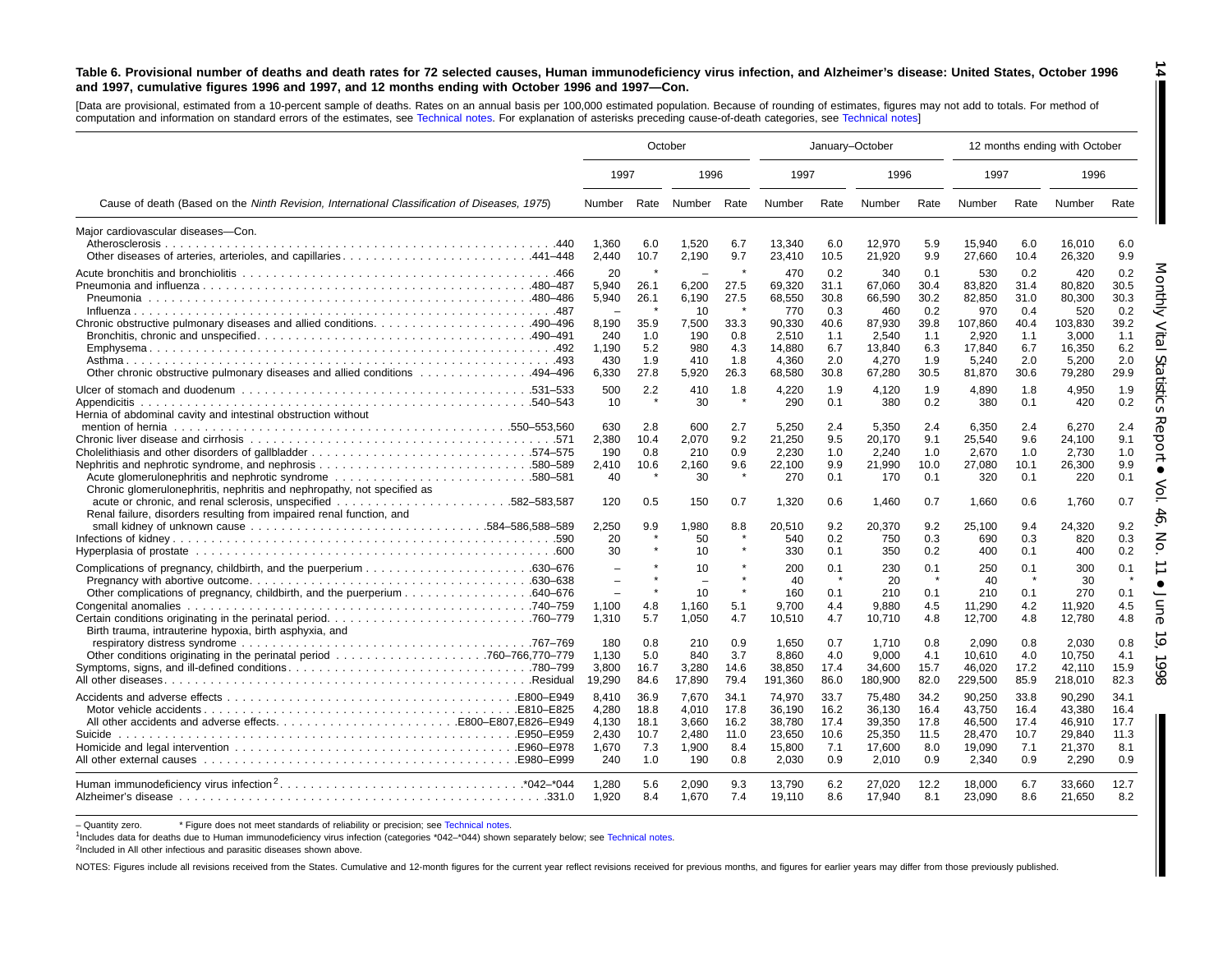#### Table 7. Provisional number of deaths and death rates for 16 selected subcategories of Malignant neoplasms, including neoplasms of lymphatic and hematopoietic tissues: United States, October 1996 and 1997, cumulative figures 1996 and 1997, and 12 months ending with October 1996 and 1997

[Data are provisional, estimated from <sup>a</sup> 10-percent sample of deaths. Rates on an annual basis per 100,000 estimated population. Because of rounding of estimates, figures may not add to totals. For method of computation and information on standard errors of the estimates, see [Technical](#page-16-0) notes]

|                                                                                                      |                                                                                        |                                                                               | October                                                                                  |                                                                               | January-October                                                                                         |                                                                               |                                                                                                        |                                                                               |                                                                                                          |                                                                               | 12 months ending with October                                                                            |                                                                               |
|------------------------------------------------------------------------------------------------------|----------------------------------------------------------------------------------------|-------------------------------------------------------------------------------|------------------------------------------------------------------------------------------|-------------------------------------------------------------------------------|---------------------------------------------------------------------------------------------------------|-------------------------------------------------------------------------------|--------------------------------------------------------------------------------------------------------|-------------------------------------------------------------------------------|----------------------------------------------------------------------------------------------------------|-------------------------------------------------------------------------------|----------------------------------------------------------------------------------------------------------|-------------------------------------------------------------------------------|
|                                                                                                      | 1997                                                                                   |                                                                               | 1996                                                                                     |                                                                               | 1997                                                                                                    |                                                                               | 1996                                                                                                   |                                                                               | 1997                                                                                                     |                                                                               | 1996                                                                                                     |                                                                               |
| Cause of death (Based on the Ninth Revision, International Classification of Diseases, 1975)         | Number                                                                                 | Rate                                                                          | Number                                                                                   | Rate                                                                          | Number                                                                                                  | Rate                                                                          | Number                                                                                                 | Rate                                                                          | Number                                                                                                   | Rate                                                                          | Number                                                                                                   | Rate                                                                          |
| Malignant neoplasms, including neoplasms of lymphatic and hematopoietic tissues <sup>1</sup> 140–208 | 47,570                                                                                 | 208.7                                                                         | 44,980                                                                                   | 199.8                                                                         | 446,390                                                                                                 | 200.5                                                                         | .170<br>451                                                                                            | 204.4                                                                         | 537,550                                                                                                  | 201.2                                                                         | 538,880                                                                                                  | 203.5                                                                         |
| Malignant neoplasms of colon, rectum, rectosigmoid junction, and anus 153,154                        | 930<br>1.160<br>5,160<br>2,560<br>13,200<br>670<br>390<br>540<br>1,070<br>2,970<br>990 | 4.1<br>5.1<br>22.6<br>11.2<br>57.9<br>2.9<br>1.7<br>2.4<br>4.7<br>13.0<br>4.3 | 1,120<br>1,250<br>5,070<br>2,260<br>12,670<br>600<br>390<br>460<br>1,130<br>2,540<br>830 | 5.0<br>5.5<br>22.5<br>10.0<br>56.3<br>2.7<br>1.7<br>2.0<br>5.0<br>11.3<br>3.7 | 9,150<br>10,800<br>45,960<br>22,820<br>126,350<br>6,290<br>3,680<br>5.170<br>11,450<br>27,840<br>10,040 | 4.1<br>4.8<br>20.6<br>10.2<br>56.7<br>2.8<br>1.7<br>2.3<br>5.1<br>12.5<br>4.5 | 9,360<br>11.010<br>47,660<br>22,800<br>127,610<br>5,920<br>3,690<br>4,830<br>11,310<br>28,230<br>9,270 | 4.2<br>5.0<br>21.6<br>10.3<br>57.8<br>2.7<br>1.7<br>2.2<br>5.1<br>12.8<br>4.2 | 10,940<br>13,190<br>55,550<br>27,610<br>152,490<br>7,400<br>4,470<br>6,130<br>13,650<br>34,090<br>12,040 | 4.1<br>4.9<br>20.8<br>10.3<br>57.1<br>2.8<br>1.7<br>2.3<br>5.1<br>12.8<br>4.5 | 10,910<br>13,200<br>56,760<br>27,190<br>152,280<br>6,940<br>4,550<br>5,940<br>13,480<br>33,510<br>11,160 | 4.1<br>5.0<br>21.4<br>10.3<br>57.5<br>2.6<br>1.7<br>2.2<br>5.1<br>12.7<br>4.2 |
| 189. 189. Malignant neoplasms of kidney and other and unspecified urinary organs. 189                | 1,000<br>1,020<br>70<br>2,090<br>1,130                                                 | 4.4<br>4.5<br>9.2<br>5.0                                                      | 1,050<br>990<br>80<br>1,820<br>910                                                       | 4.7<br>4.4<br>8.1<br>4.0                                                      | 9,810<br>9,280<br>1.170<br>20,170<br>8,710                                                              | 4.4<br>4.2<br>0.5<br>9.1<br>3.9                                               | 9,780<br>9,630<br>.220<br>19,350<br>8,830                                                              | 4.4<br>4.4<br>0.6<br>8.8<br>4.0                                               | 11,790<br>11,250<br>1.420<br>23,990<br>10,450                                                            | 4.4<br>4.2<br>0.5<br>9.0<br>3.9                                               | 11,620<br>11,570<br>1,440<br>23,350<br>10,520                                                            | 4.4<br>4.4<br>0.5<br>8.8<br>4.0                                               |

\* Figure does not meet standards of reliability or precision; see [Technical](#page-16-0) notes.

<sup>1</sup>Includes figures for subcategories not shown below.

NOTES: Figures include all revisions received from the States. Cumulative and 12-month figures for the current year reflect revisions received for previous months, and figures for earlier years may differ from those previo

#### Table 8. Provisional number of deaths and death rates for firearm mortality: United States, October 1996 and 1997, cumulative figures 1996 and 1997, and 12 months ending with **October 1996 and 1997**

[Data are provisional, estimated from <sup>a</sup> 10-percent sample of deaths. Rates on an annual basis per 100,000 estimated population. Because of rounding of estimates, figures may not add to totals. For method of computation and information on standard errors of the estimates, see [Technical](#page-16-0) notes]

|                                                                                                          |        | October |        |      |        | January-October |        |      |        | 12 months ending with October |        |      |
|----------------------------------------------------------------------------------------------------------|--------|---------|--------|------|--------|-----------------|--------|------|--------|-------------------------------|--------|------|
|                                                                                                          | 1997   |         | 1996   |      | 1997   |                 | 1996   |      | 1997   |                               | 1996   |      |
| Cause of death (Based on the Ninth Revision, International Classification of Diseases, 1975)             | Number | Rate    | Number | Rate | Number | Rate            | Number | Rate | Number | Rate                          | Number | Rate |
|                                                                                                          | 2.730  | 12.0    | 2.950  | 13.1 | 26.510 | 11.9            | 28.950 | 13.1 | 32.030 | 12.0                          | 35.020 | 13.2 |
|                                                                                                          | 120    | 0.5     | 110    | 0.5  | 890    | 0.4             | 1.030  | 0.5  | 1.200  | 0.4                           | 1,370  | 0.5  |
| E955.0-E955.4                                                                                            | l.390  | 6.1     | 1.440  | 6.4  | 14.120 | 6.3             | 15.370 | 7.0  | 17.090 | 6.4                           | 18.170 | 6.9  |
|                                                                                                          | .180   | 5.2     | 1.370  | 6.1  | 11.270 | 5.1             | 12.350 | 5.6  | 13.500 | 5.1                           | 15.250 | 5.8  |
| Injury by firearms, undetermined whether accidentally or purposely inflicted $\dots$ .<br>E985.0–E985.4. | 40     |         | 20     |      | 230    | 0.1             | 200    | 0.1  | 240    | 0.1                           | 230    | 0.1  |

\* Figure does not meet standards of reliability or precision; see [Technical](#page-16-0) notes.

NOTES: Figures include all revisions received from the States. Cumulative and 12-month figures for the current year reflect revisions received for previous months, and figures for earlier years may differ from those previo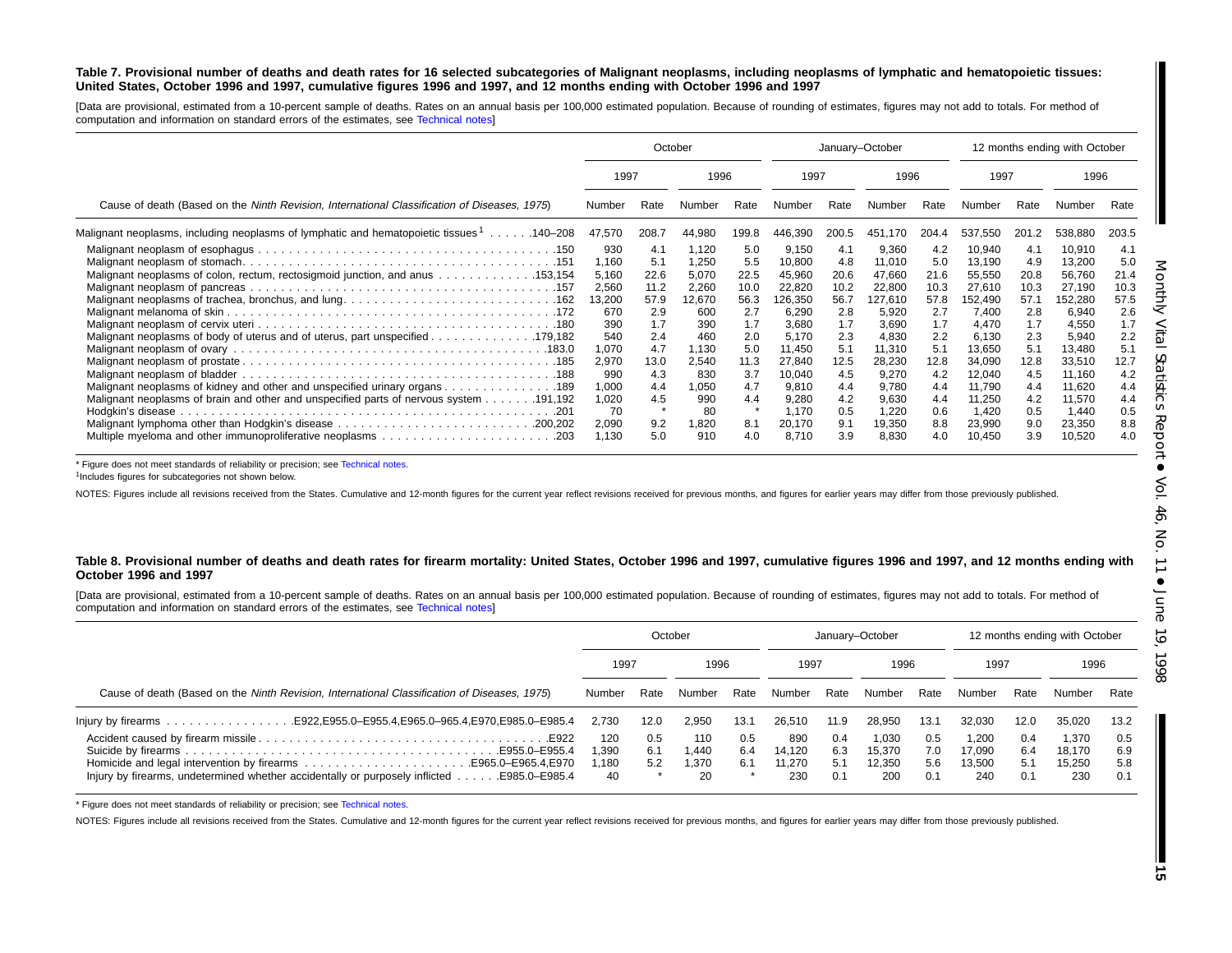#### <span id="page-15-0"></span>Table 9. Provisional number of deaths under 1 year and infant mortality rates, by age and for 10 selected causes: United States, October 1996 and 1997, cumulative figures 1996 **and 1997, and 12 months ending with October 1996 and 1997**

[Data are provisional, estimated from <sup>a</sup> 10-percent sample of deaths. Rates on an annual basis per 100,000 live births. Because of rounding of estimates, figures may not add to totals. For method of computation and information on standard errors of the estimates, see [Technical](#page-16-0) notes]

|                                                                                                      | October                                                       |                                  |                                                                | January-October                                        |                                                                                |                                                                              |                                                                                | 12 months ending with October                                                |                                                                                |                                                                              |                                                                                |                                                                              |
|------------------------------------------------------------------------------------------------------|---------------------------------------------------------------|----------------------------------|----------------------------------------------------------------|--------------------------------------------------------|--------------------------------------------------------------------------------|------------------------------------------------------------------------------|--------------------------------------------------------------------------------|------------------------------------------------------------------------------|--------------------------------------------------------------------------------|------------------------------------------------------------------------------|--------------------------------------------------------------------------------|------------------------------------------------------------------------------|
|                                                                                                      | 1997                                                          |                                  | 1996                                                           |                                                        | 1997                                                                           |                                                                              | 1996                                                                           |                                                                              | 1997                                                                           |                                                                              | 1996                                                                           |                                                                              |
| Age and cause of death (Based on the Ninth Revision, International Classification of Diseases, 1975) | Number                                                        | Rate                             | Number                                                         | Rate                                                   | Number                                                                         | Rate                                                                         | Number                                                                         | Rate                                                                         | Number                                                                         | Rate                                                                         |                                                                                | Rate                                                                         |
|                                                                                                      | 2,600                                                         | 777.1                            | 2,500                                                          | 722.9                                                  | 22,700                                                                         | 707.3                                                                        | 23,600                                                                         | 726.2                                                                        | 27,300                                                                         | 710.6                                                                        | 28,300                                                                         | 730.7                                                                        |
|                                                                                                      | 1,850<br>720                                                  | 559.8<br>217.9                   | 1,610<br>880                                                   | 468.1<br>255.9                                         | 14,810<br>7,930                                                                | 460.7<br>246.7                                                               | 15,670<br>7,890                                                                | 483.1<br>243.2                                                               | 17,610<br>9,650                                                                | 459.0<br>251.5                                                               | 18,630<br>9,710                                                                | 480.4<br>250.4                                                               |
| .480–487<br>.740–759<br>All other causes.<br>.Residua                                                | 10<br>20<br>590<br>360<br>40<br>50<br>80<br>760<br>100<br>550 | 178.5<br>108.9<br>230.0<br>166.4 | 10<br>10<br>720<br>200<br>10<br>60<br>140<br>610<br>210<br>500 | 209.4<br>58.2<br>2.9<br>40.7<br>177.4<br>61.7<br>145.4 | 140<br>190<br>5,330<br>2,750<br>120<br>430<br>1,020<br>5,990<br>1,550<br>5,220 | 4.4<br>5.9<br>165.8<br>85.6<br>3.7<br>13.4<br>31.7<br>186.3<br>48.2<br>162.4 | 200<br>250<br>5,610<br>3,070<br>150<br>450<br>1.080<br>5.840<br>2,190<br>4,720 | 6.2<br>7.7<br>172.9<br>94.6<br>4.6<br>13.9<br>33.3<br>180.0<br>67.5<br>145.5 | 160<br>270<br>6,240<br>3,240<br>140<br>500<br>1.330<br>7.250<br>1,970<br>6.160 | 4.2<br>7.0<br>162.7<br>84.5<br>3.6<br>13.0<br>34.7<br>189.0<br>51.4<br>160.6 | 230<br>320<br>6,560<br>3,490<br>200<br>530<br>1,250<br>7,180<br>2,730<br>5,860 | 5.9<br>8.3<br>169.2<br>90.0<br>5.2<br>13.7<br>32.2<br>185.2<br>70.4<br>151.1 |

\* Figure does not meet standards of reliability or precision; see [Technical](#page-16-0) notes.

NOTES: Figures include all revisions received from the States. Cumulative and 12-month figures for the current year reflect revisions received for previous months, and figures for earlier years may differ from those previo

**16**

П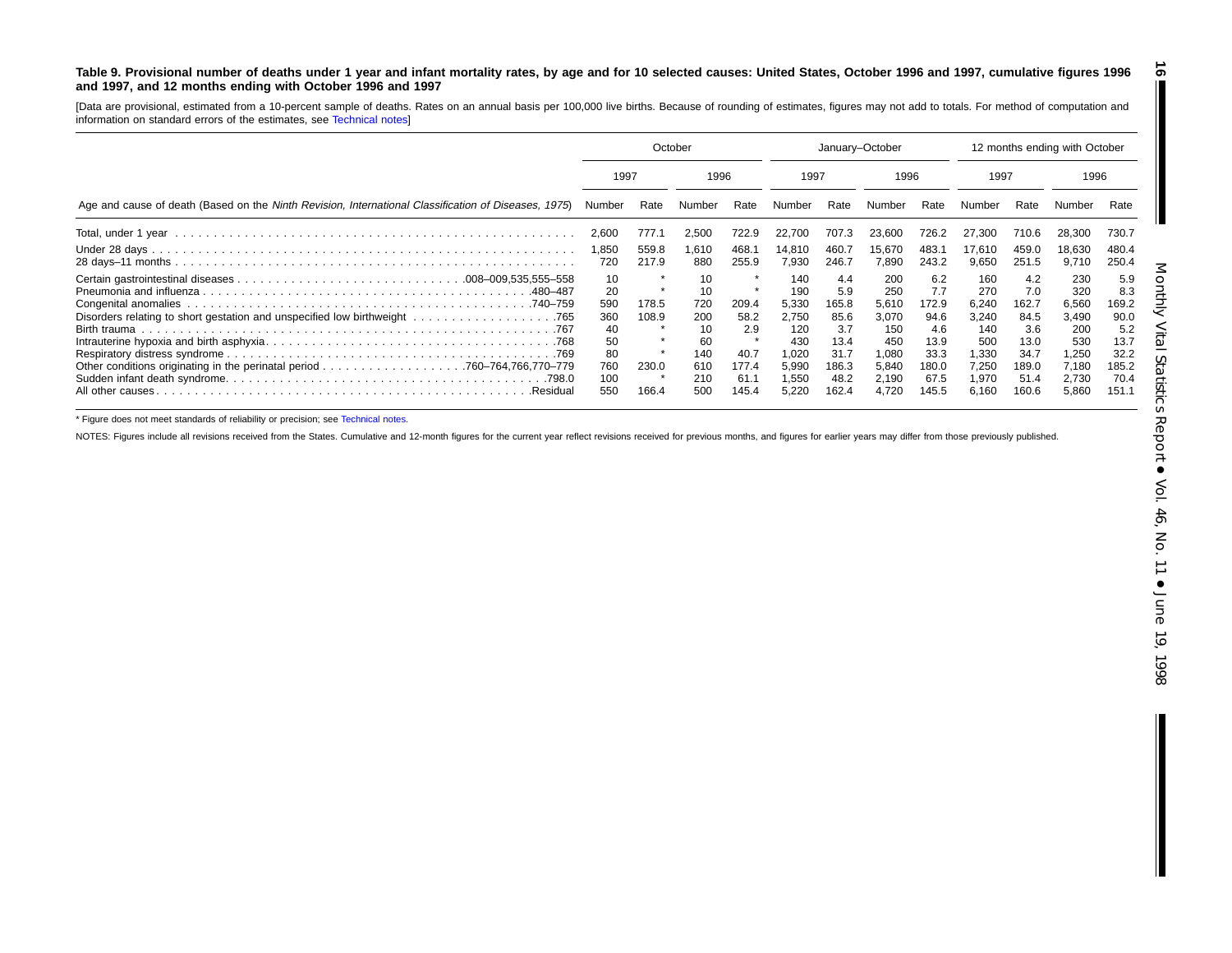## <span id="page-16-0"></span>**Technical notes**

## **Nature and sources of data**

Data in this report are provisional unless otherwise specified and include only events occurring within the United States (50 States and the District of Columbia). Mortality data exclude fetal deaths. Data for the Commonwealth of Puerto Rico are not included in the U.S. totals.

Birth, death, and infant death figures in [tables 2](#page-6-0) and 4 [for](#page-8-0) each State are estimates by State of residence. These estimates are derived by applying adjustment ratios to the actual counts of certificates for all events occurring in the State and received in registration offices during a 1-month period regardless of date of the event. The adjustment ratios for each data year represent the observed relationship between final State occurrence figures and final State residence figures for the three most recent years for which final data were available and are expressed as a single ratio for each State. As in previous years, monthly State marriage and divorce figures represent the actual count of all events occurring in the State (State of occurrence) that were received in the registration offices during the 1-month period. Delay in the receipt of certificates in a registration office may result in a low State figure for a given month followed by a high figure for the month(s) in which the delayed records are received. Data for previous months and cumulative data include revised figures received from the States.

Figures for births, deaths, and in[fant](#page-8-0) deaths for California in [tables 2](#page-6-0) and 4 contain adjustments for varying lengths of State reporting periods. Figures for Texas for all events shown in [tables 2–4](#page-6-0) also are adjusted for varying lengths of State reporting periods. The figures for both States are adjusted by the ratio between the number of days in the data month and the number of days in the State reporting period. The adjusted figures are included in the U.S. totals shown elsewhere in this report.

U.S. totals for births, deaths, and infant deaths are based on the State estimates by State of residence and, therefore, in effect, exclude events to nonresidents of the United States. Events to nonresidents of the United States are included in all

marriage and divorce figures. The effect of excluding events to nonresidents from the U.S. totals is small.

Provisional totals for the United States include estimates for State data shown as not available. Provisional totals for births and marriages for the entire United States include adjustments for observed differences between provisional and final monthly figures.

Divorce figures include reported annulments. The monthly national divorce estimate is obtained by multiplying the total for the reporting areas by the ratio observed between the most recent final annual divorce total for the United States and the provisional total for the reporting areas combined.

*Random variation*—Although the counts in this report are not subject to sampling variability (except the Current Mortality Sample), they may be affected by random variation. When the number of events is small and the probability of such an event is small, considerable caution must be observed in interpreting the data. Such infrequent events may be assumed to follow a Poisson probability distribution. For this distribution a simple approximation may be used to estimate the random variation as follows:

If *N* is the number of events in the population and *R* is the corresponding rate, the chances are 19 in 20 that

1. 
$$
N - 2\sqrt{N}
$$
 and  $N + 2\sqrt{N}$ 

covers the ''true'' number of events.

2. 
$$
R-2
$$
  $\frac{R}{\sqrt{N}}$  and  $R+2$   $\frac{R}{\sqrt{N}}$ 

covers the ''true'' rate.

If the rate  $R_1$  corresponding to  $N_1$ events is compared with the rate  $R_2$  corresponding to  $N_2$  events, the difference between the two rates may be regarded as statistically significant at the 0.05 level if it exceeds

$$
2\sqrt{\frac{R_1^2}{N_1} + \frac{R_2^2}{N_2}}
$$

Additional information on random variation in numbers of events, rates, and ratios may be found in the technical appendixes of *Vital Statistics of the United States, 1992, Volumes I and II.*

## **Rates**

Rates are on an annual basis and, except for infant mortality rates, are per 1,000 or 100,000 estimated population residing in the United States. The populations used for computing these rates are furnished by the U.S. Bureau of the Census. Rates shown in this report beginning with 1992 were computed using populations based on the 1990 Census enumeration comparable to those used for final data. Monthly rates are based on populations estimated for the specific month. Year-to-date rates are averages of monthly rates that have been weighted by the number of days in the corresponding months. Rates for 12-month periods are the sum of events for the period per population estimated at the midpoint of the period.

Infant mortality rates are deaths under 1 year of age for the specified period (monthly, year-to-date, or 12-month period) per 1,000 or 100,000 live births. Births used for computing monthly and year-to-date infant mortality rates are adjusted for monthly variation in the number of births. Births used to compute 12-month rates do not contain this adjustment. Births used for computing infant mortality rates are not corrected for observed differences between provisional and final monthly figures as described earlier in ''Nature and sources of data.'' Because monthly infant mortality rates are based on relatively few events, they are highly variable. Therefore, comparisons of monthly infant mortality rates should be interpreted cautiously; see ''Random variation.''

Age-adjusted death rates are used to compare relative mortality risks across groups and over time. However, they should be viewed as constructs or indexes rather than as direct or actual measures of mortality risk. Statistically, they are weighted averages of the age-specific death rates, where the weights represent the fixed population proportions by age. See chapter 5 of an earlier report (1). The age-adjusted death rates presented in this report were computed by the direct method, that is, by applying age-specific death rates to the U.S. standard million population (2). See also chapter 10 of an earlier report (1). Age groups in [table 5](#page-9-0) were used to compute the age-adjusted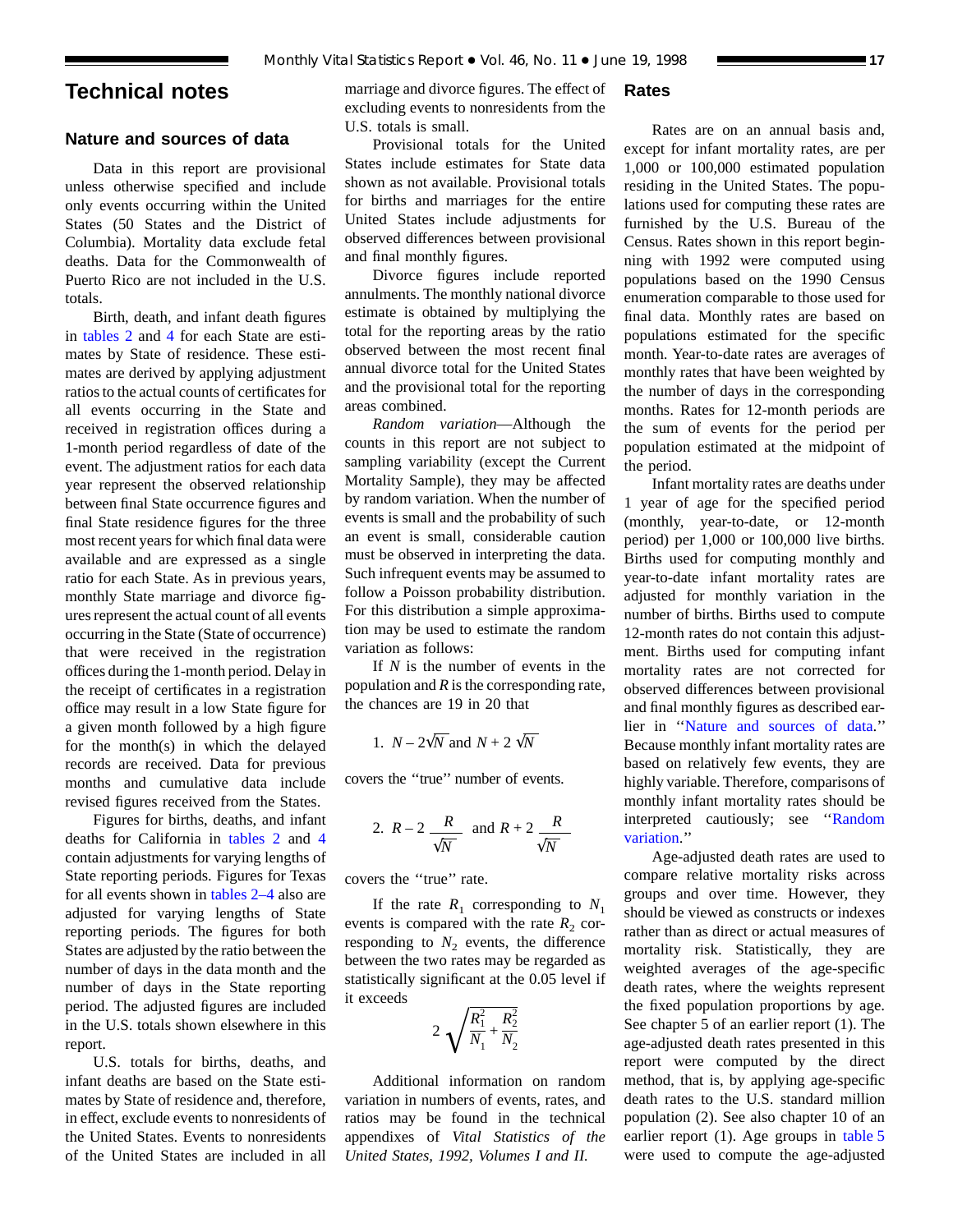rates shown in that table. It is important not to compare age-adjusted rates with crude rates.

## **Current Mortality Sample**

The Current Mortality Sample (CMS) is a 10-percent systematic sample of death certificates drawn each month after the certificates are counted in the State registration offices. Deaths and death rates for the United States by age, race, sex, and cause are estimated based on the sample. Because of the additional time required to select and process the certificates, data based on the CMS are published 1 month after publication of the U.S. and State counts. Complete information concerning the underlying cause of death sometimes is not available when the sample is drawn. As a result estimates based on sample counts for certain causes are biased. Correction for bias is not made in this report.

Estimated numbers of deaths based on the sample were proportionately adjusted to be consistent with estimates based on the count of death certificates received in State registration offices.

*HIV infection*—Beginning with data for 1987, the National Center for Health Statistics introduced categories \*042– \*044 for classifying and coding Human immunodeficiency virus (HIV) infection. The asterisks before the categories indicate that these codes are not part of the

*Ninth Revision, International Classification of Diseases.* Deaths classified to these categories are included in All other infectious and parasitic diseases in the List of 72 Selected Causes of Death and are also shown separately at the bottom of [table 6.](#page-12-0)

*Sampling variability*—Because the estimates of deaths and death rates presented in this report with the exception of total deaths and deaths under 1 year are based on a sample of death certificates, they are subject to sampling variability. The estimated relative standard error in the following table is a measure of the

**Relative standard errors for estimated numbers of deaths from the Current Mortality Sample expressed as a percent of the estimate**

|                                                                                                                          | Relative standard error<br>of estimate (as percent)                                           |                                                                                                      |  |  |  |
|--------------------------------------------------------------------------------------------------------------------------|-----------------------------------------------------------------------------------------------|------------------------------------------------------------------------------------------------------|--|--|--|
| <b>Estimated number</b><br>of deaths                                                                                     | 170,000<br>estimated<br>deaths<br>each month                                                  | 2,000,000<br>estimated<br>deaths<br>each year                                                        |  |  |  |
| 10<br>20<br>50<br>100<br>200<br>500<br>1,000<br>2,000<br>5,000<br>10,000<br>20,000<br>$50,000$<br>$100,000$<br>$200,000$ | 94.9<br>67.1<br>42.4<br>30.0<br>21.2<br>13.4<br>9.5<br>6.7<br>4.2<br>2.9<br>2.0<br>1.1<br>0.6 | 94.9<br>67.1<br>42.4<br>30.0<br>21.2<br>13.4<br>9.5<br>6.7<br>4.2<br>3.0<br>2.1<br>1.3<br>0.9<br>0.6 |  |  |  |
| $500,000$<br>$1,000,000$                                                                                                 |                                                                                               | 0.4<br>0.2                                                                                           |  |  |  |
|                                                                                                                          |                                                                                               |                                                                                                      |  |  |  |

sampling error of the estimated number of deaths (or of the estimated death rate) expressed as a percent of the estimate. The first column refers to monthly estimates; the second to annual; cumulative year-to-date totals fall between the two.

The chances are about 2 in 3 that the percent difference between an estimate and the result of a complete count is less than the percent shown. The chances are about 19 in 20 that the percent difference is less than twice the percent shown. A figure based on 100 or fewer estimated deaths has a relative standard error of 30 percent or more and is, therefore, considered unreliable. A rate based on 100 or fewer estimated deaths has been replaced by an asterisk.

Unless otherwise specified comparisons made in the text between death rates based on the CMS were statistically significant at the 0.05 level of significance. Lack of comment in the text about any two rates does not mean that the difference was tested and found not to be significant at this level.

## **References**

1. Feinleib M, Zarate AO, eds. Reconsidering age adjustment procedures: Workshop proceedings. National Center for Health Statistics. Vital Health Stat 4(29). 1992.

2. Grove RD, Hetzel AM. Vital statistics rates in the United States, 1940–1960. Public Health Service. Washington: National Center for Health Statistics. 1968.